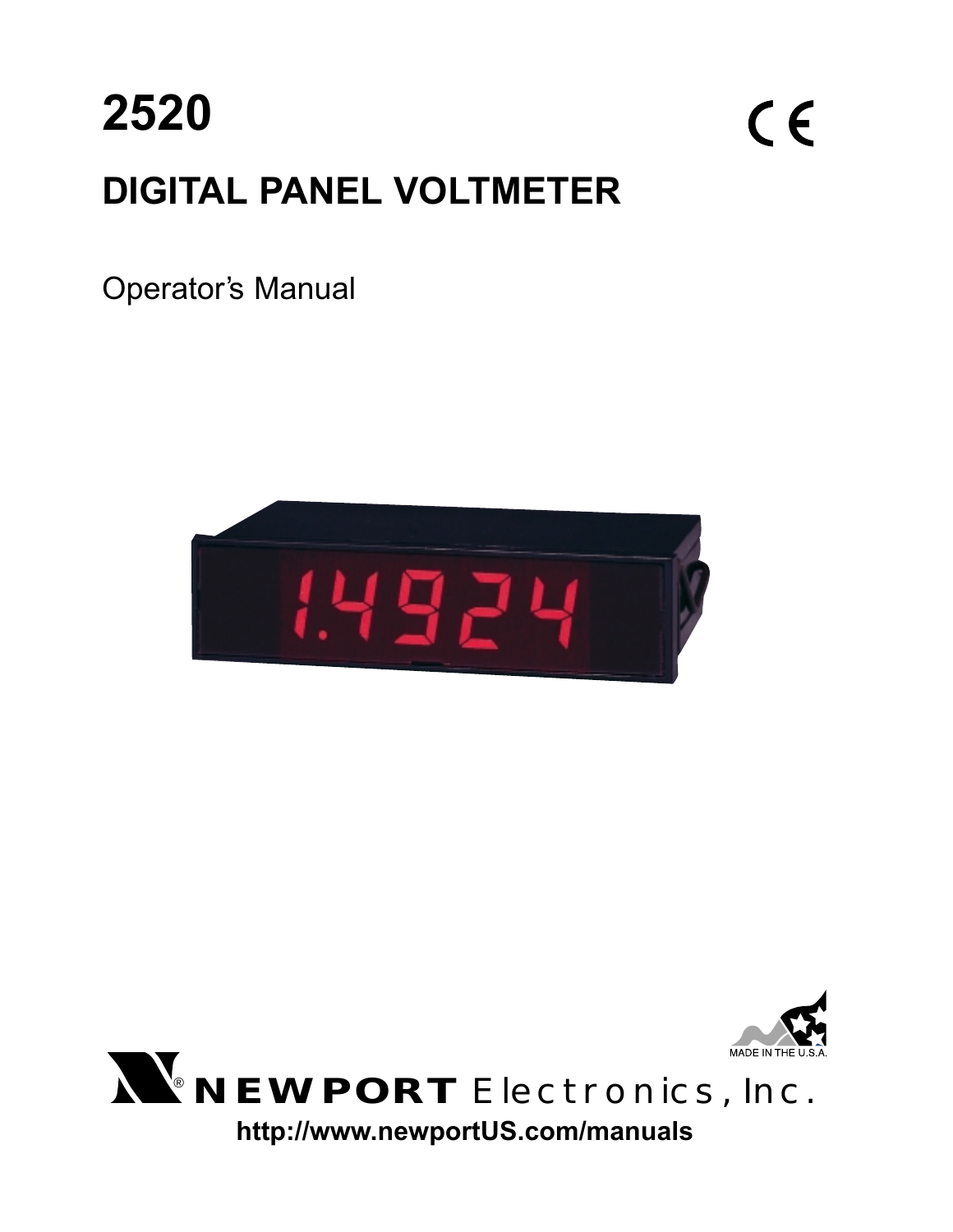## $N_{\!\!\rm e}$ NEWPORT Electronics, Inc. Additional products from

| Counters                  |  |  |  |
|---------------------------|--|--|--|
| Frequency Meters          |  |  |  |
| <b>PID Controllers</b>    |  |  |  |
| Clock/Timers              |  |  |  |
| Printers                  |  |  |  |
| <b>Process Meters</b>     |  |  |  |
| <b>On/Off Controllers</b> |  |  |  |
| Recorders                 |  |  |  |
| <b>Relative Humidity</b>  |  |  |  |
| Transmitters              |  |  |  |
| Thermocouples             |  |  |  |
| Thermistors               |  |  |  |
| Wire                      |  |  |  |

Rate Meters **Timers Totalizers** Strain Gauge Meters **Voltmeters Multimeters** Soldering Iron Testers pH pens pH Controllers pH Electrodes RTDs **Thermowells** Flow Sensors

For Immediate Assistance In the U.S.A. and Canada: 1-800-NEWPORT<sup>®</sup> In Mexico: (95) 800-NEWPORT<sup>5M</sup> Or call your local NEWPORT Office.

## **NEWPORTnet<sup>™</sup> On-Line Service** http://www.newportUS.com

**Internet e-mail** info@newportUS.com

It is the policy of NEWPORT to comply with all worldwide safety and EMC/EMI regulations that apply. NEWPORT is constantly pursuing certification of its products to the European New Approach Directives. NEWPORT will add the CE mark to every appropriate device upon certification.

The information contained in this document is believed to be correct but NEWPORT Electronics, Inc. accepts no liability for any errors it contains, and reserves the right to alter specifications without notice.

**WARNING:** These products are not designed for use in, and should not be used for, patient connected applications.



This device is marked with the international caution symbol. It is important to read the Setup Guide before installing or commissioning this device as it contains important information relating to safety and EMC.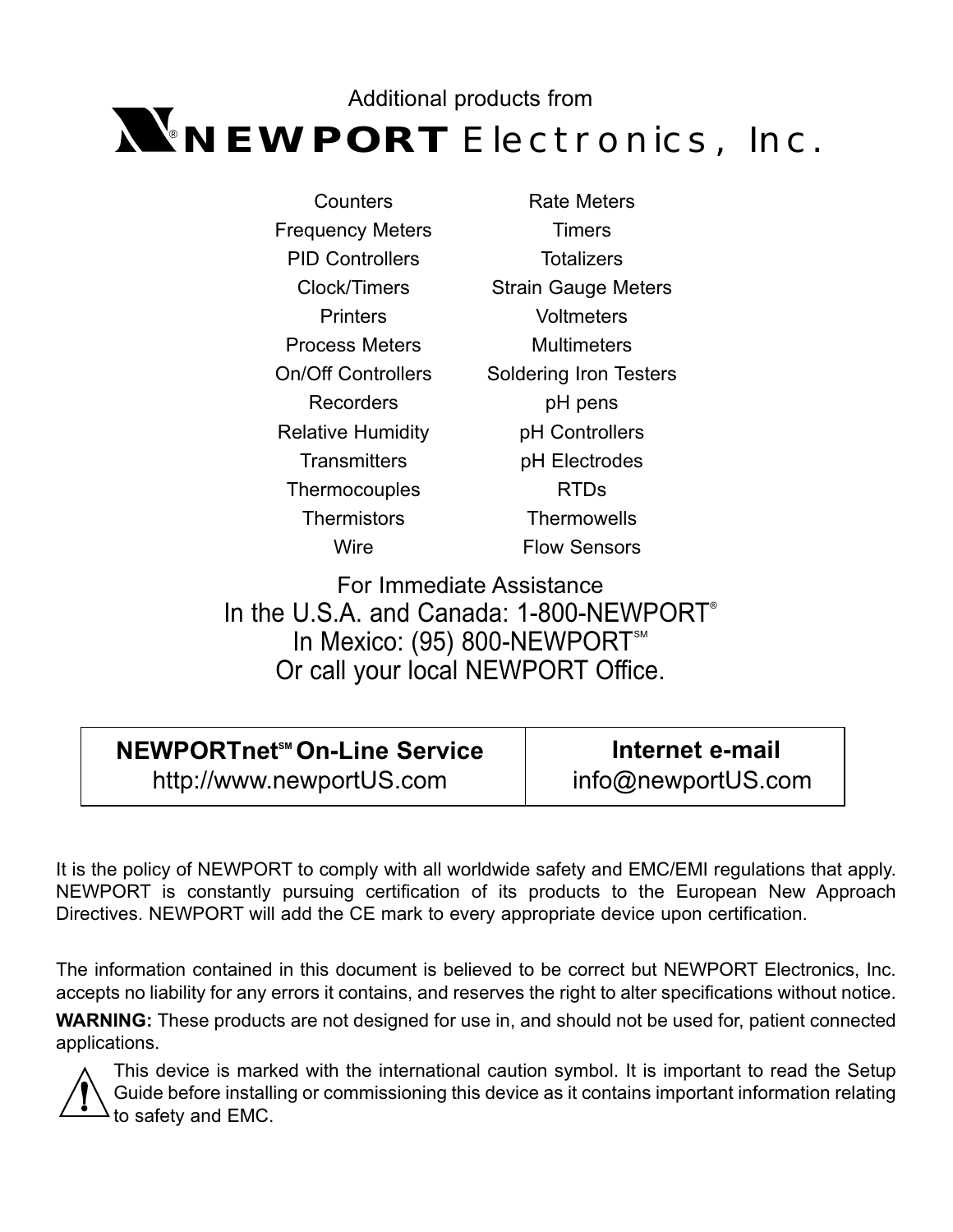## SAFETY CONSIDERATIONS



This device is marked with the international Caution symbol. It is important to read this manual before installing or commissioning this device as it contains important information relating to Safety and EMC (Electromagnetic Compatibility).

#### **Unpacking & Inspection**



Unpack the instrument and inspect for obvious shipping damage. Do not attempt to operate the unit if damage is found.

This instrument is a panel mount device protected in accordance with Class I of EN 61010 (115/230 AC power connections). Installation of this instrument should be done by Qualified personnel. In order to ensure safe operation, the following instructions should be followed.

This instrument has no power-on switch. An external switch or circuit-breaker shall be included in the building installation as a disconnecting device. It shall be marked to indicate this function, and it shall be in close proximity to the equipment within easy reach of the operator. The switch or circuit-breaker shall not interrupt the Protective Conductor (Earth wire), and it shall meet the relevant requirements of IEC 947–1 and IEC 947-3 (International Electrotechnical Commission). The switch shall not be incorporated in the mains supply cord.

Furthermore, to provide protection against excessive energy being drawn from the mains supply in case of a fault in the equipment, an overcurrent protection device shall be installed.



• The **Protective Conductor** must be connected for safety reasons. Check that the power cable has the proper Earth wire, and it is properly connected. It is not safe to operate this unit without the Protective Conductor Terminal connected.



- Do not exceed voltage rating on the label located on the top of the instrument housing.
- Always disconnect power before changing signal and power connections.
- Do not use this instrument on a work bench without its case for safety reasons.
- Do not operate this instrument in flammable or explosive atmospheres.
- Do not expose this instrument to rain or moisture.

#### **EMC Considerations**

- Whenever EMC is an issue, always use shielded cables.
- Never run signal and power wires in the same conduit.
- Use signal wire connections with twisted-pair cables.
- Install Ferrite Bead(s) on signal wires close to the instrument if EMC problems persist.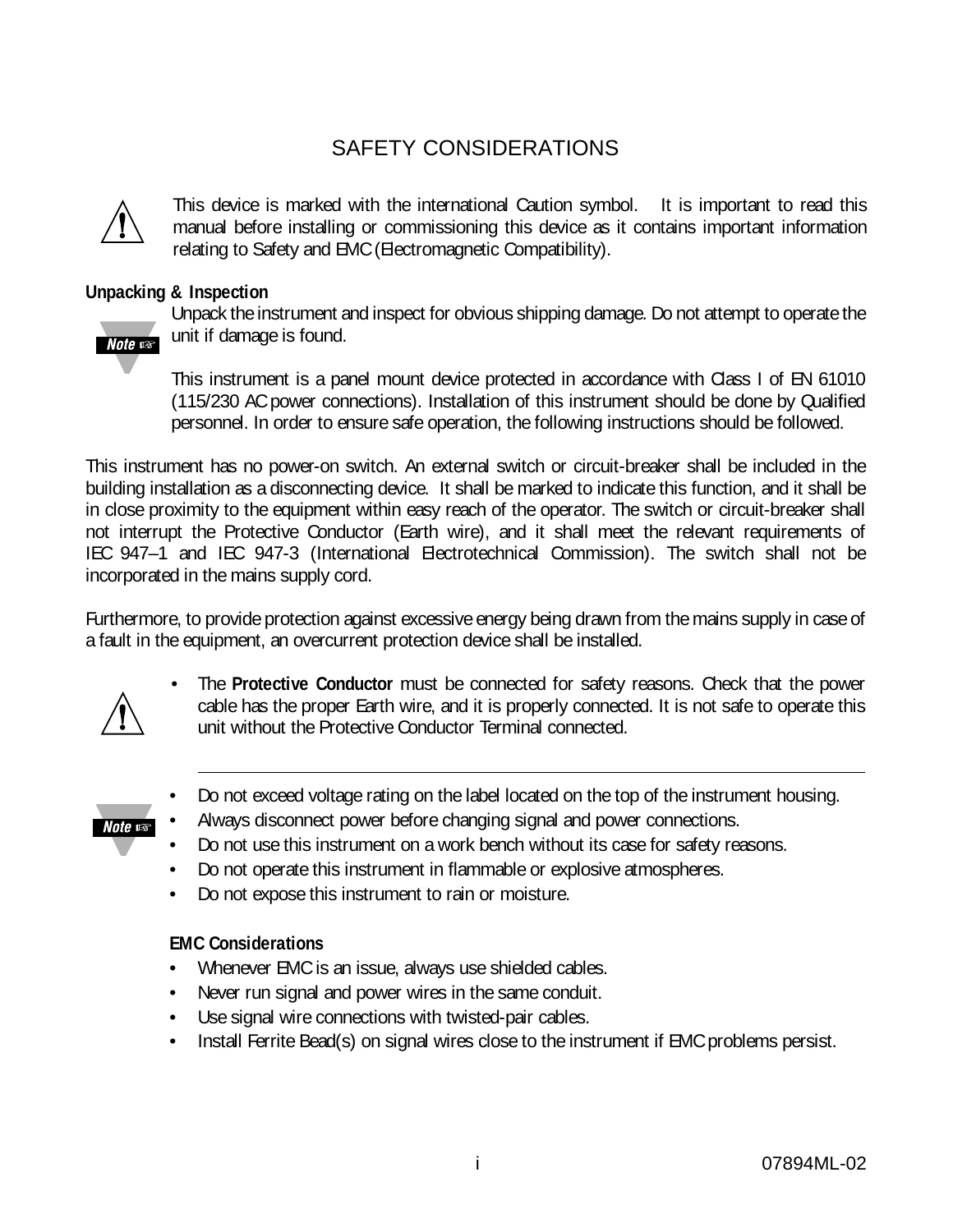### **TABLE OF CONTENTS**

| 1<br>1.1 General<br>$\mathbf 1$<br>$\overline{2}$                                                                                                      |
|--------------------------------------------------------------------------------------------------------------------------------------------------------|
| 2.0 RECEIVING AND INSTALLATION<br>5<br>2.1 Unpacking and Inspection<br>5<br>Initial Checkout Procedure<br>5<br>2.2<br>2.3 Mechanical Instructions<br>5 |
| 3.0 OPERATING INSTRUCTIONS<br>6<br>6<br>$\overline{7}$<br>3.2<br>$\overline{7}$<br>3.3<br>3.4 Ratio<br>8<br>9                                          |
|                                                                                                                                                        |
| 5.0 ADJUSTMENT AND CALIBRATION  12                                                                                                                     |
| 6.1 General                                                                                                                                            |
|                                                                                                                                                        |
|                                                                                                                                                        |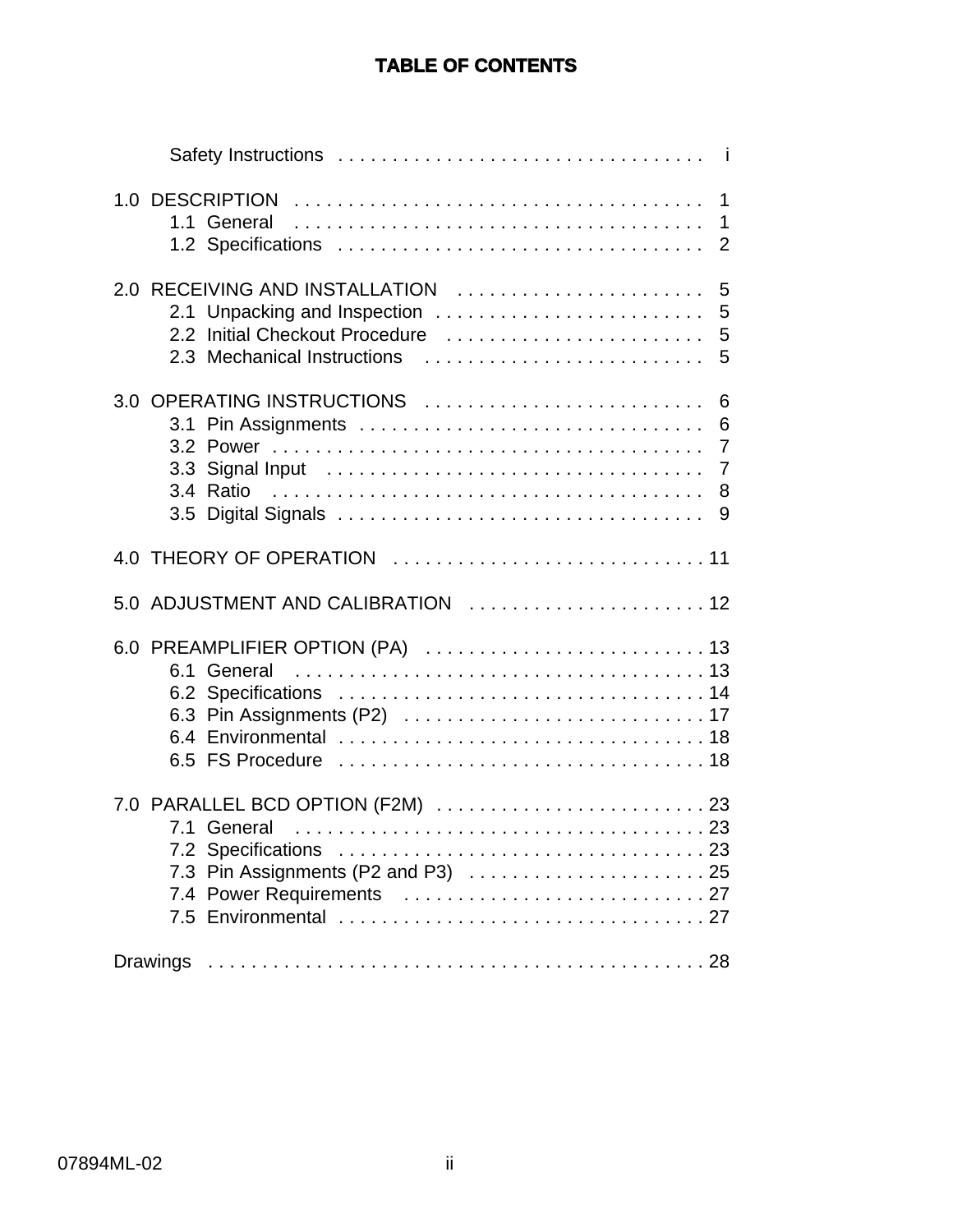#### 1.0 DESCRIPTION

#### 1.1 GENERAL

The Newport Model 2520 Digital Panel Voltmeter is a low cost, reliable instrument for digital display of analog bipolar voltages. The display is  $\pm$ 19999 counts on any of three ranges from  $\pm$ 1.9999 V to  $\pm$ 199.99 V.

The Model 2520 DPVM is a 5 V dc powered meter with 14 mm high, 7-segment LED readout. The housing is a break-resistant black phenylene oxide case. No zero adjustment is required and full scale adjustment is easily accessible with the front lens removed.

Accuracy at the low end of each range is not degraded by normal-mode noise because the Model 2520 performs true bipolar signal integration around zero.

Ratio measurements are possible with the Model 2520 without modifications or external logic. The configuration is 3-wire (common ground) and the reference must be within a specified voltage range.

Data output lines are serial BCD at a 100 Hz typical multiplex rate. The BCD outputs are compatible with TTL and DTL inputs. External control signals are also TTL and DTL compatible and increase the flexibility and ease of interfacing the Model 2520 with other instruments.

As an option, parallel BCD outputs may be provided. These are Three-State outputs compatible with TTL, DTL and the Newport Instrument bus.

A preamplifier option is available that provides selectable gains up to 128.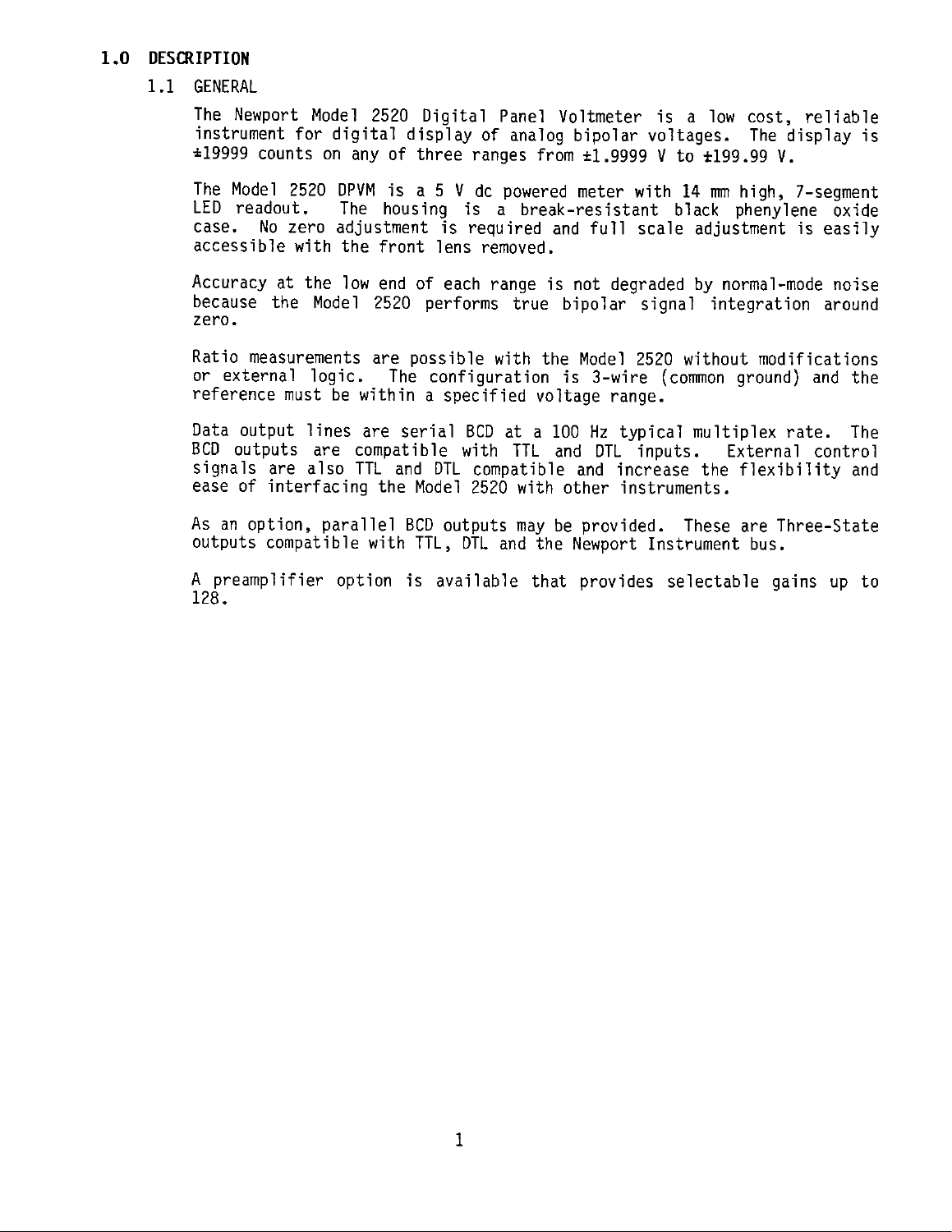#### 1.2 SPECIFICATIONS

 $1.2.1$  Input

|                                         | $2520 - 3$                    | $2520 - 4$        | 2520-5          | Units                |
|-----------------------------------------|-------------------------------|-------------------|-----------------|----------------------|
| Range                                   | $\overline{2}$                | 20                | 200             | ٧                    |
| Resolution                              | 0.1                           | $\mathbf{1}$      | 10 <sup>°</sup> | mV                   |
| Overdrive Protection                    |                               | 300               |                 | ٧                    |
| Input Resistance                        | 1000                          | 1.1               | 1               | $M_{\Omega}$         |
| Input Bias Current                      | 10                            | $\mathbf{1}$      | $\cdot$         | рA                   |
| Reading Tempco<br>$(0^0C - 50^0C)$ Typ) | .005(1)                       | $\Omega$<br>.0075 | (2)<br>.0075    | $XR/$ <sup>O</sup> C |
| Zero Noise (Typ)                        | $\cdot$ <sup>3</sup>          |                   |                 | $P - P$<br>Counts    |
| Full Scale Noise (Typ)                  | $\cdot$                       |                   |                 | $P - P$<br>Counts    |
| Full Scale Turnover                     |                               | $2(1 +yp)$        |                 | Counts               |
| Non-Linearity (Typ)                     |                               | 1                 |                 | Counts               |
| External Reference<br>Voltage           | $+.50$<br>$\rightarrow$ +3.00 |                   |                 | ٧                    |
| Ratio Accuracy                          | $99.97 \pm 0.02$              |                   |                 | %R                   |
| Ratio Linearity                         | $2(1 +yp)$                    |                   |                 | Counts               |
| Ext Ref Input Resistance $(3)$          | 40                            |                   |                 | kΩ                   |

.001%R/OC when ordered with LT option

.002%R/<sup>O</sup>C when ordered with LT option

A higher resistance is available with the HZ option

1.2.2 Accuracy @ 25°C

DOD

| Total Error |               |
|-------------|---------------|
|             | Offset Tempco |
| Warmup Time |               |

 $\pm .01\%$ R  $\pm 2$  Cts.<br>2 uV/<sup>O</sup>C 30 minutes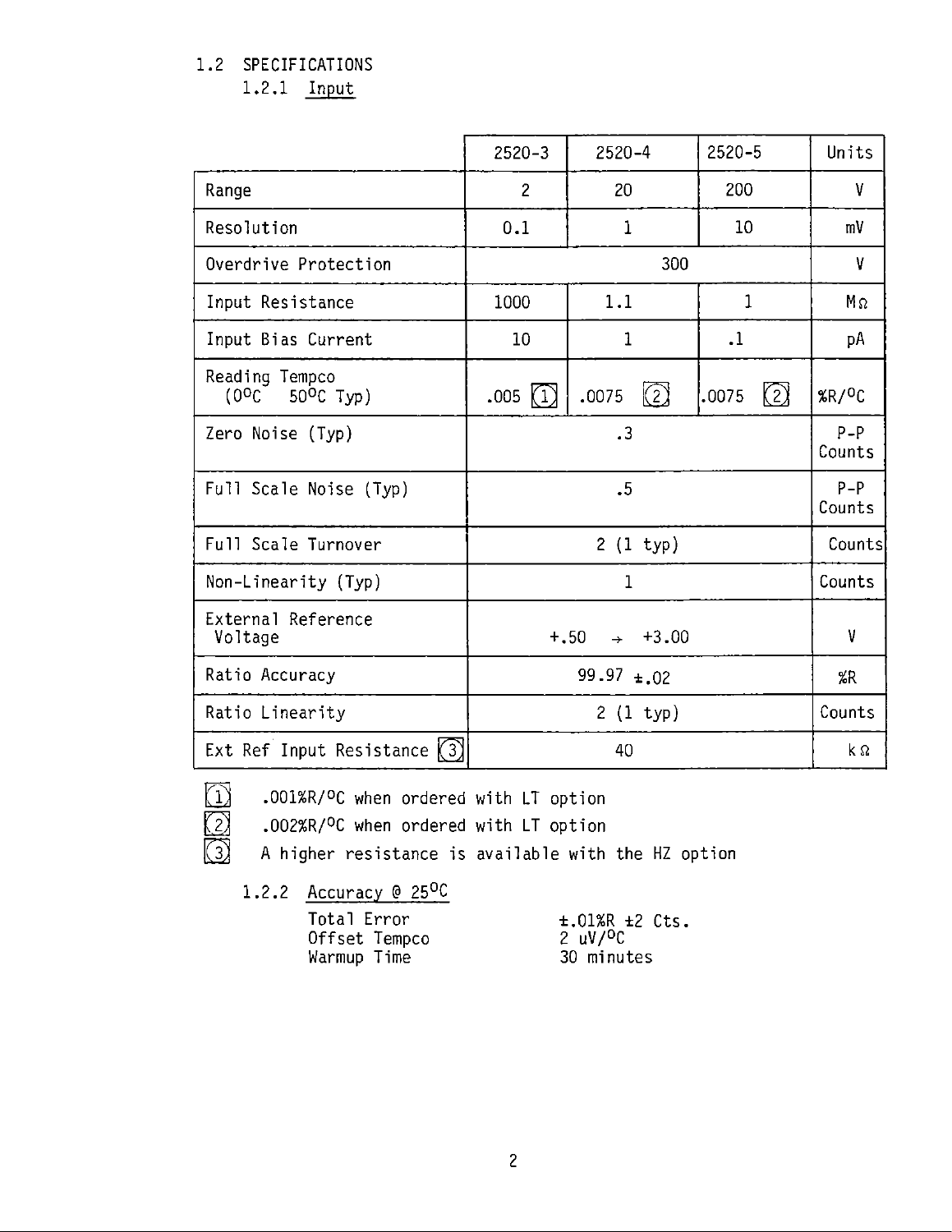| 1.2.3 Conversion                  |                                                                                                                                                                                      |
|-----------------------------------|--------------------------------------------------------------------------------------------------------------------------------------------------------------------------------------|
| Technique                         | Dual slope, average value                                                                                                                                                            |
| Signal Integration Period         | 100 mSec (50/60 Hz)                                                                                                                                                                  |
| Read Rate                         | $2.5/$ Sec                                                                                                                                                                           |
|                                   | 0-2.5/Sec with external control                                                                                                                                                      |
| Polarity                          | Automatic                                                                                                                                                                            |
|                                   |                                                                                                                                                                                      |
| 1.2.4 Input Characteristics       |                                                                                                                                                                                      |
| Type                              | True differential                                                                                                                                                                    |
| CMV                               | $\pm 1$ V (max)                                                                                                                                                                      |
| Settling Time                     | 2 seconds                                                                                                                                                                            |
| <b>NMR</b>                        | 60 dB at 50 or 60 Hz                                                                                                                                                                 |
| <b>CMR</b>                        | 86 dB at 60 Hz                                                                                                                                                                       |
| Zero                              | Automatic                                                                                                                                                                            |
| Ratio Measurement                 | $3-wire$                                                                                                                                                                             |
| 1.2.5 Calibration Controls        |                                                                                                                                                                                      |
| Full Scale Adjust (R25)           | 20 turn, accessible behind front                                                                                                                                                     |
|                                   | lens; $\pm 7.5\%$ , 2.4 $\sqrt{ct}$ . at full<br>scale                                                                                                                               |
| Full Scale Tempco<br>Adjust (R31) | 1 turn, factory adjustment only.<br>Adjusts U5 to +2.49 for standard<br>tempco. Further adjusted for<br>reading tempcos $<$ $\pm$ 0.001%R/ $\degree$ C<br>when LT option is ordered. |
| 1.2.6 Display                     |                                                                                                                                                                                      |
| Type                              | 14.2 mm (.56") 7-segment LED                                                                                                                                                         |

 $-1.8.8.8.8$ 

Red filter

Minus

Display flashes

Four (to the left of the four LSDs)

Symbols

Color

Decimal Points

Polarity sign

Overload Indicator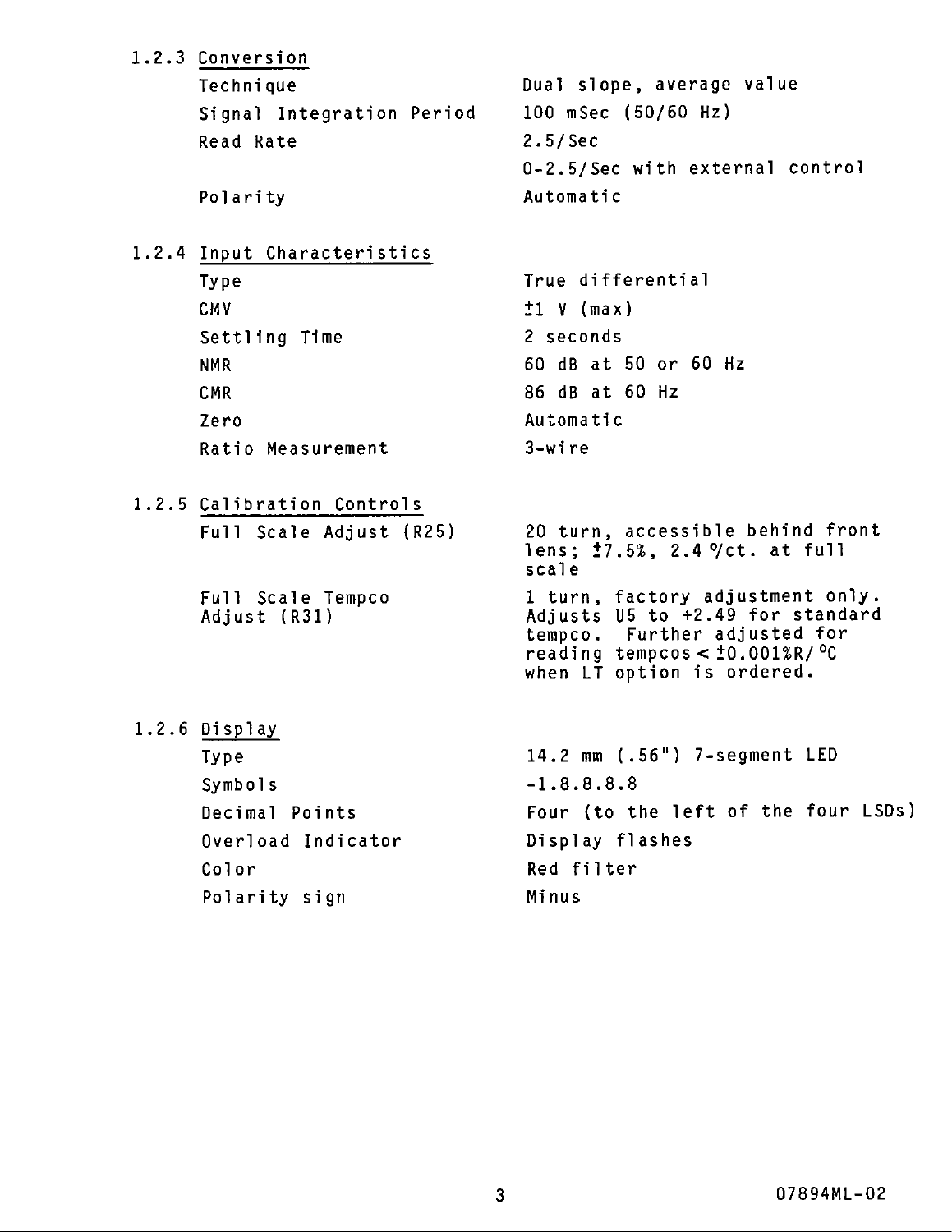1.2.7 Digital Signals

| <b>OUTPUT</b>                                                   | LOGICAL '0' }                                                           | LOGICAL '1'                                                                       | I SINK                                                                                 | I SOURCE                                                     |
|-----------------------------------------------------------------|-------------------------------------------------------------------------|-----------------------------------------------------------------------------------|----------------------------------------------------------------------------------------|--------------------------------------------------------------|
| $DS1-5$ , $BCD1-8$<br><b>STROBE</b><br>+ POLARITY<br>DATA READY | $0 - 0.4 V$<br>$0 - 0.4 V$<br>$0 - 0.4 V$<br>$0 - 0.4 V$<br>$0 - 0.4 V$ | $2.4 - 4.2$ V<br>$2.4 - 4.2 V$<br>$2.4 - 4.2 V$<br>$2.4 - 4.2$ V<br>$2.4 - 4.2$ V | 1.6 <sub>m</sub> A<br>$1.6$ mA<br>1.6 <sub>m</sub> A<br>1.6 <sub>m</sub> A<br>$1.6$ mA | 1 m A<br>0.4 mA<br>0.4 <sub>mA</sub><br>0.4 mA<br>$0.4$ $mA$ |

| INPUT                   | LOGICAL '0'          | I SINK              | LOGICAL '1              | SOURCE |
|-------------------------|----------------------|---------------------|-------------------------|--------|
| <b>BLANKING</b><br>HOLD | $0.0 - 0.6 V$<br>0.0 | 2.0 mA<br>mA<br>0.1 | OPEN<br><b>A</b><br>2.5 | 10 µA  |



Not compatible with TTL totem-pole outputs; TTL open-collector<br>devices (or equivalent) must be used to drive the BLANKING input.

|  |  |  |  |  |  | 1.2.8 DC Power Requirements |
|--|--|--|--|--|--|-----------------------------|
|--|--|--|--|--|--|-----------------------------|

|             | Input Voltage | +5 V $\pm$ 5% (+4.75 to +5.25 V);<br>$+5.00$ to $+5.25$ V when used with<br>the PA Option. |
|-------------|---------------|--------------------------------------------------------------------------------------------|
|             | Input Current | 200 mA $\pm 15\%$ (170 to 230 mA)                                                          |
| Input Power |               | $\leq$ 1.2 W when display reads $-1.8888$                                                  |

1.2.9 General

| Operating Temperature                                                                    | $0$ to $55^{\circ}$ C                                                  |
|------------------------------------------------------------------------------------------|------------------------------------------------------------------------|
| Storage Temperature                                                                      | $-40$ to $85^{\circ}$ C                                                |
| Humidity                                                                                 | Up to 95% non-condensing at $<$ 40 °C                                  |
| Weight                                                                                   | $145$ g (5 oz)                                                         |
| Case Material                                                                            | 94 V-1 UL-Rated Plastic                                                |
| Case Size<br>Bezel (WxHxT)<br>Depth behind bezel<br>with connector<br>Panel Cutout (WxH) | $96 \times 26 \times 5.1 \text{ mm}$<br>71 mm<br>$92.0 \times 22.5$ mm |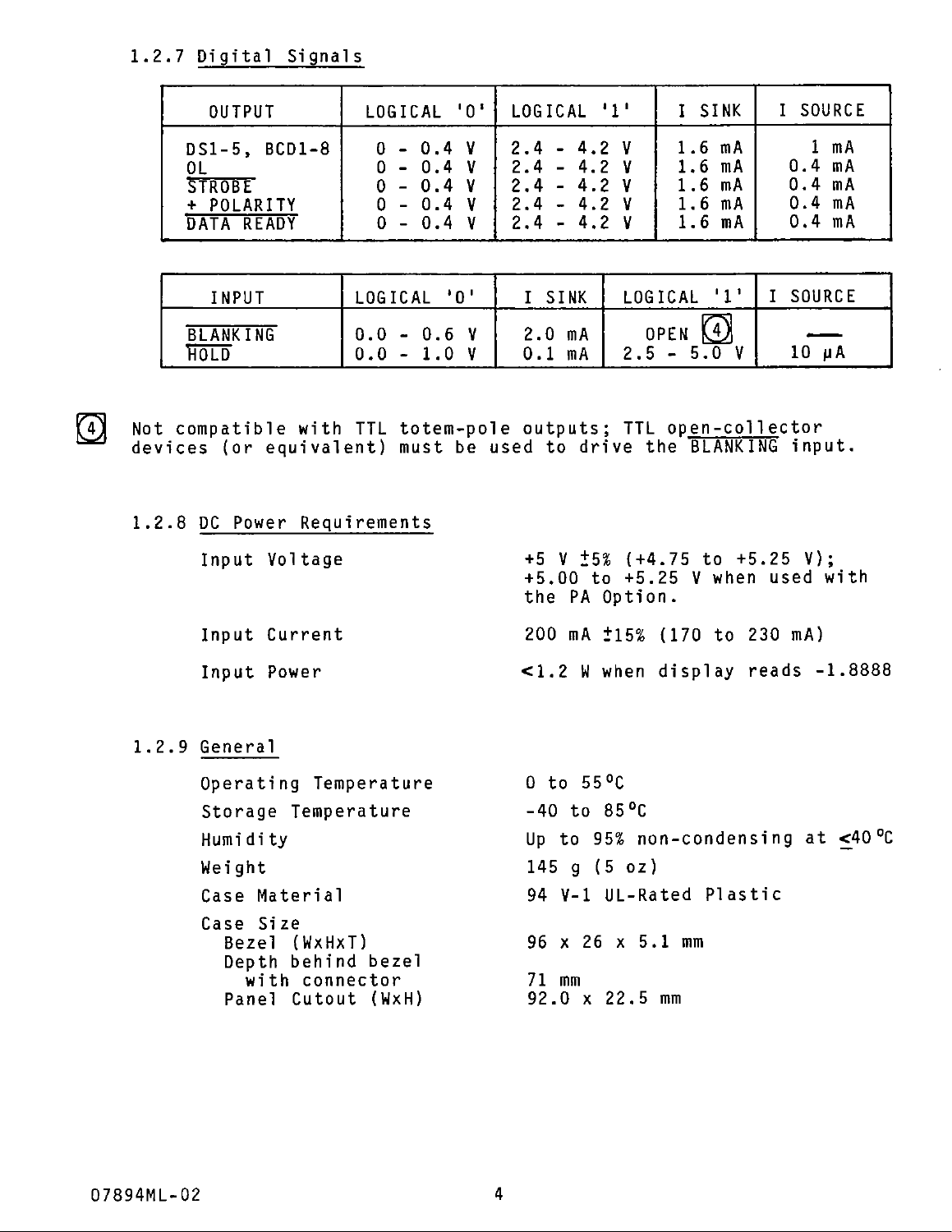#### 2.0 RECEIVING AND INSTALLATION

2.1 UNPACKING AND INSPECTION

Your Model 2520 was fully inspected and tested, then carefully packed before shipment. Unpack the meter carefully and inspect it for obvious damage.

- 2.2 INITIAL CHECKOUT PROCEDURE
	- 2.2.1 Required Equipment
		- $(1)$ 5 V dc power source capable of supplying 250 mA.
		- (2) Calibrated voltage source.

#### 2.2.2 Test Procedure

(1) Connect the input signal as follows: SIGNAL HI IN Pin 14 and R. SIGNAL LO IN Pin 13 and P.

- (2) Connect the input power as follows:  $+5$  V dc to Pin J  $(+5$  V dc). GND to Pin 8 (DIG GND).
- (3) Verify that a key is between Pins 8 and 9.
- $(4)$ Apply power and check that the meter reads correctly for its specified range.



Figure 1

#### 2.3 MECHANICAL INSTRUCTIONS

The drawing number 06296 illustrates the mounting method using the spring clip included with the unit. The unit is inserted from the front of the panel and held in place by the spring clip. The panel thickness may vary from  $0.8 \, \text{mm}$  (.03 inches) to  $6.4 \, \text{mm}$  (.25 inches).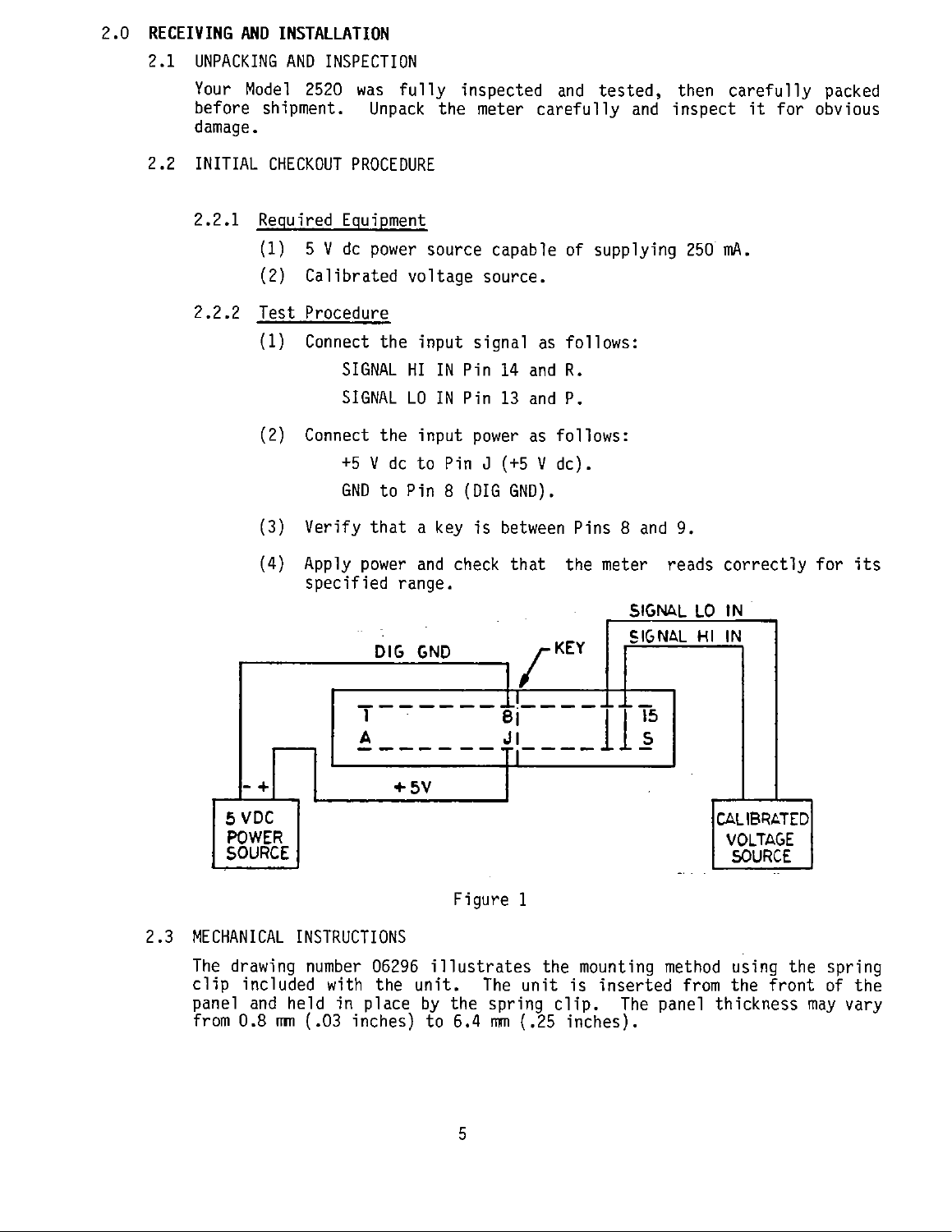#### 3.0 OPERATING INSTRUCTIONS

 $\mathcal{L}^{\mathcal{A}}(\mathbf{z})$  and  $\mathcal{L}^{\mathcal{A}}(\mathbf{z})$ 

3.1 PIN ASSIGNMENTS

 $\sim 10$ 

| <b>PIN</b>                                 | <b>NAME</b>      | PIN | <b>NAME</b>                                                       |  |  |
|--------------------------------------------|------------------|-----|-------------------------------------------------------------------|--|--|
|                                            | BCD1             | A   | $1X.XXX$ (DPZ)                                                    |  |  |
| $\mathbf{2}$                               | BCD <sub>2</sub> | В   | $1XX$ .XX $(DP3)$                                                 |  |  |
| $\mathbf{3}$                               | BCD4             | С   | 1XXX.X (DP4)                                                      |  |  |
| $\begin{array}{c} 4 \\ 5 \\ 6 \end{array}$ | BCD8             | D   | DEC PT RETURN                                                     |  |  |
|                                            | DS5(10 k)        | E   | DS3(100)                                                          |  |  |
|                                            | DS2(10)          | F   | DS4 $(1 k)$                                                       |  |  |
| 7                                          | $HOLD$ (Run)     | Н   | DSI $(1)$                                                         |  |  |
| 8                                          | DIG GND          | J   | $+5$ V (dc Power Input)                                           |  |  |
| 9                                          | Spare            | Κ   | <b>BLANKING</b>                                                   |  |  |
| 10 <sup>°</sup>                            | OL (over-range)  | L   | DATA RDY (Busy)                                                   |  |  |
| 11                                         | Spare            | Μ   | +POLARITY                                                         |  |  |
| 12                                         | Spare            | N   | <b>STROBE</b>                                                     |  |  |
| 13                                         | ANALOG GND IN    | P   | SIGNAL LO IN                                                      |  |  |
| 14                                         | SIGNAL HI IN     | R   | SIGNAL HI IN                                                      |  |  |
| 15                                         | 1.XXXX (DPI)     | S   | REFERENCE HI IN                                                   |  |  |
|                                            | CONNECTOR TYPE   |     | 30 Pin<br>SAE<br>SCC15D/1-2<br><b>ELCO</b><br>00-6007-030-450-012 |  |  |



Connector pin orientation as viewed from the rear of the meter.

 $\boldsymbol{6}$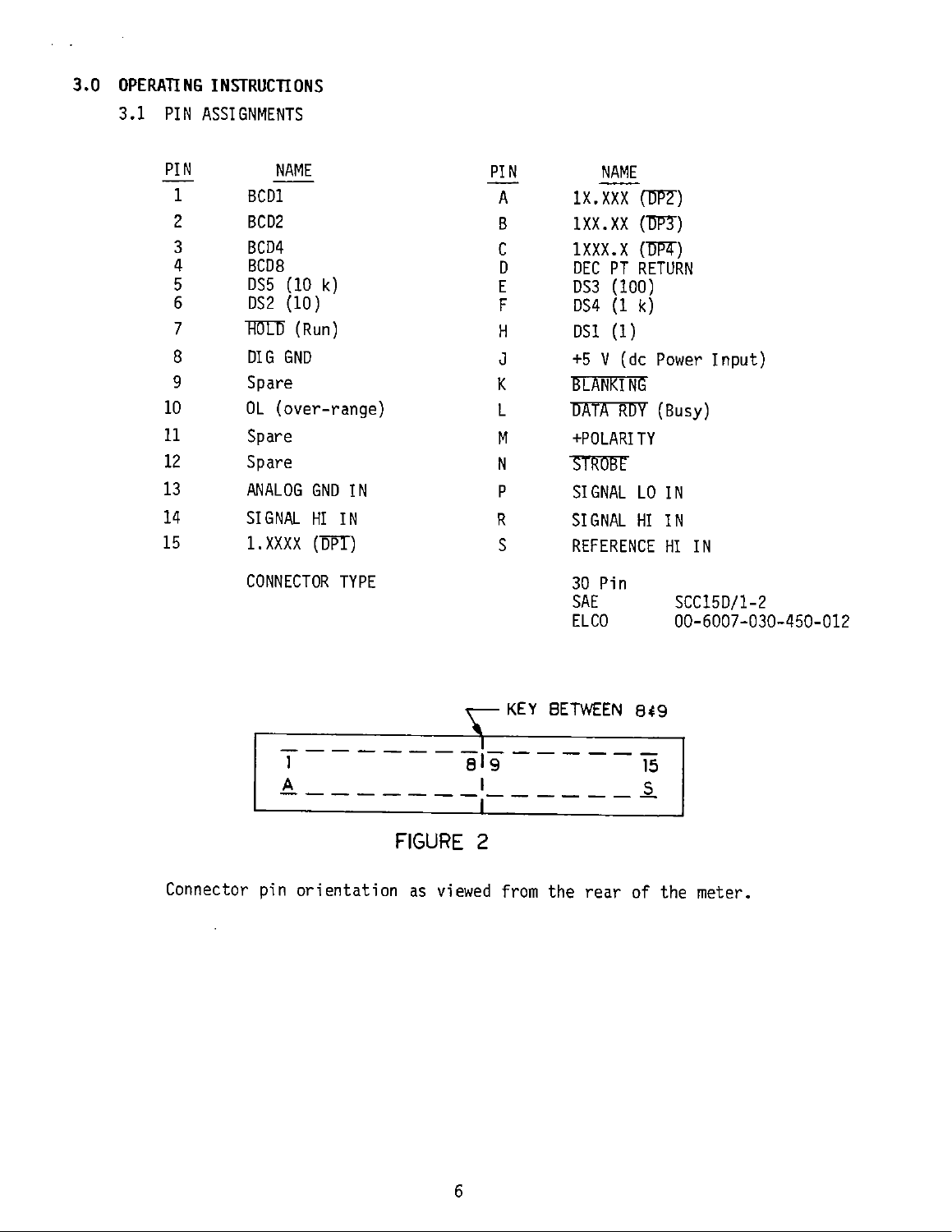#### 3.2 POWER

#### 3.2.1 Input Voltage

The Model 2520 operates from  $+5$  V dc  $\pm 5\%$  (+5.00 V to  $+5.25$  V when used with the PA Option) power. It consumes about 1 watt.

#### 3.3 SIGNAL INPUT

#### $3.3.1$  Signal

For best results, shielded, twisted cable should be used for the input signal, with the shield terminated to Analog Ground at the connector.

Analog Ground and Digital Ground are internally connected and should not be connected externally.

If a differential input configuration is used, SIGNAL LO IN is returned to ANALOG GND through an internal parallel RC network, 1 M shunted by 0.1 F. To insure proper operation of the meter in this configuration, the increase in common mode voltage should be limited to <sup>+</sup>1 volt.

#### 3.3.2 Range Change

All Model 2520 meters can be converted in the field to ±1.9999 V, 119.999 V, or 1199.99 V full scale by opening or closing<br>solder switches K, L, and M on the main PCB. See Table I on Assembly Diagram 07873AY-01 for the appropriate solder switch configuration.

#### 3.3.3 Ground Precautions

It is essential that the ground connections to the Model 2520 be proper for accurate readings. The input stage is true<br>differential and analog ground is internally connected to digital ground through a low internal resistance.



#### Figure 3

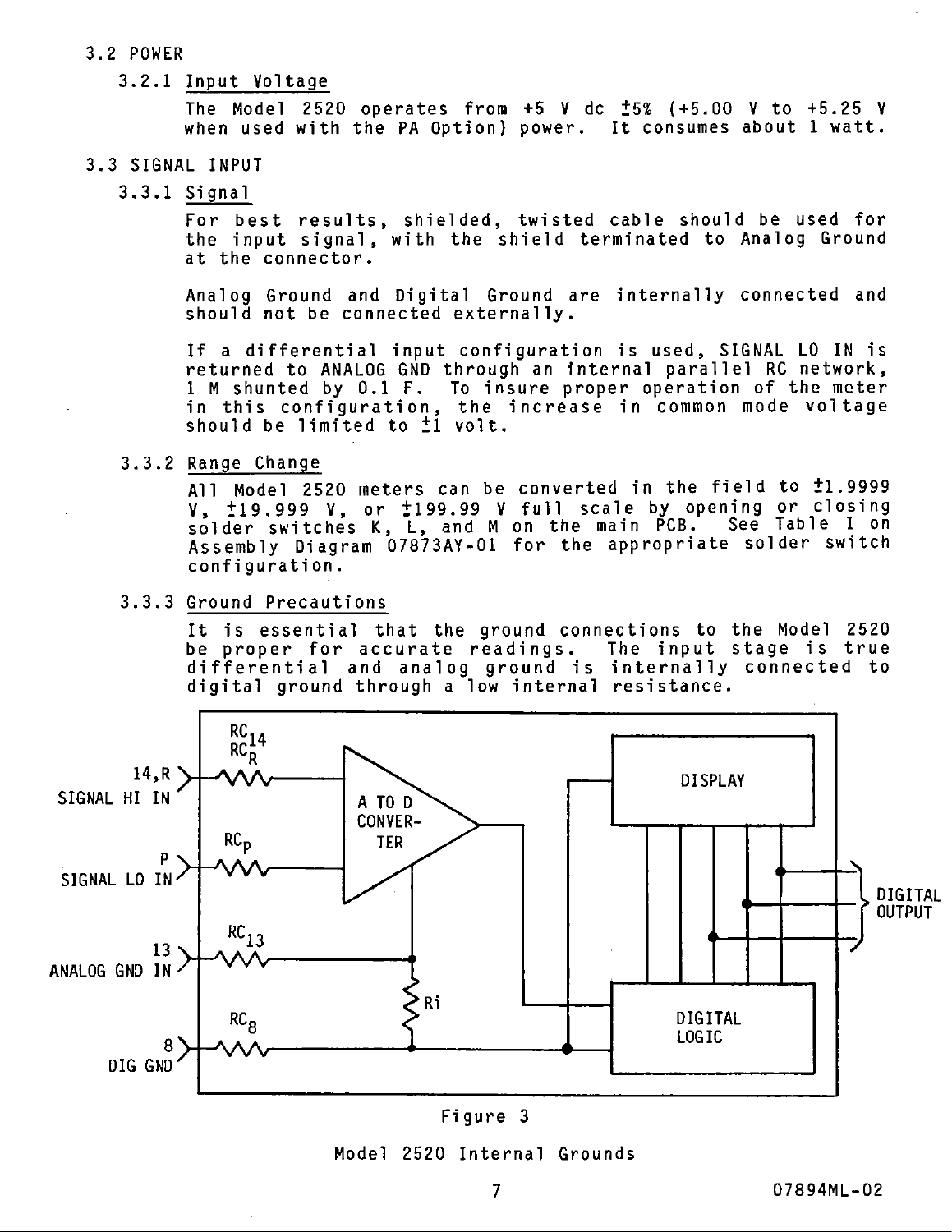The contact resistances resulting from the connection between the connector and the printed circuit board are shown as lumped resistors  $RC_{14}$ ,  $RC_R$ ,  $RC_D$ ,  $RC_{13}$ , and  $RC_B$ . The internal resistance between the analog and digital grounds is shown as  $R$ i.

#### CORRECT GROUNDING

The correct grounding method is to connect the low side of the signal to ANALOG GND IN and the common for the digital outputs to DIG GND. This allows the digital current to flow only through  $RC_{8}$ , causing a voltage drop on the digital line only. There will be no voltage drop across RC13 or Ri and the meter will read the signal correctly. There will exist a small voltage difference between Pin 13 and Pin 8.

#### INCORRECT GROUNDING

An improper ground connection is to use a single ground pin for both analog and digital ground. When this is done, the return current for the digital outputs flows through either RC<sub>13</sub> or RC<sub>8</sub>. This causes a voltage drop in series with the input signal and the meter reading will be incorrect. An improper system ground connection for the Model 2520 is to tie the two ground connections together at the source. This creates a ground loop and the voltage drop across  $RC_8$  appears across  $RC_{13}$  and  $R_i$  simultaneously. This presents an erroneous reading as in the previous case with a single tie point at the connector.

#### 3.4 RATIO

The reference input allows an external voltage to be used as the reference source for conversion. In this mode, the meter reads the ratio of the signal voltage to the reference voltage rather than the true value of the input.

Reading in Counts =  $\frac{Signal\ voltage}{Reference\ voltage} \times 10000$ 

On the 20 V and 200 V ranges, the reference voltage must be scaled by 1/10 or  $1/100$  respectively. For the 2 V, 20 V, and 200 V ranges the impedance is 40 k ohms. The reference voltage must be between the limits specified, +.50 V to +3.00 V, and must be positive with respect to signal low.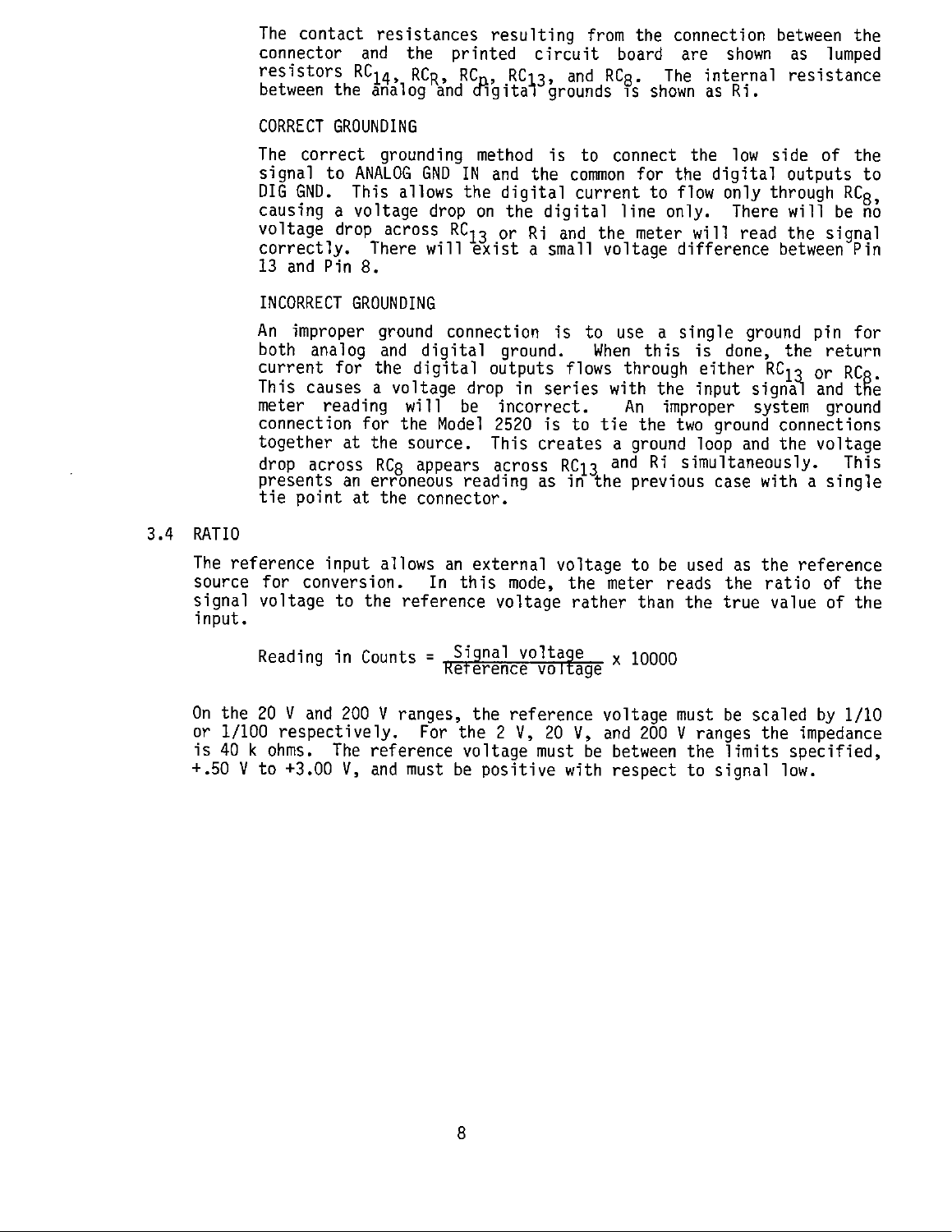#### 3.5 DIGITAL SIGNALS

DIGITAL I/O DRIVE REQUIREMENTS

| <b>OUTPUT</b> | LOGICAL '0' | LOGICAL '1'   | I SINK            | I SOURCE         |
|---------------|-------------|---------------|-------------------|------------------|
| D1-D5, BCD1-8 | $0 - 0.4 V$ | 2.4 $V-4.2$ V | $1.6$ mA          | mA               |
| <b>OL</b>     | $0 - 0.4 V$ | $2.4 V-4.2 V$ | 1.6 <sub>mA</sub> | $0.4$ mA $\cdot$ |
| <b>STROBE</b> | $0 - 0.4 V$ | 2.4 $V-4.2$ V | $1.6$ mA          | $0.4 \, mA$      |
| +POLARI TY    | $0 - 0.4 V$ | 2.4 $V-4.2$ V | $1.6 \, mA$       | $0.4 \, mA$      |
| DATA RDY      | $0 - 0.4 V$ | 2.4 $V-4.2$ V | $1.6$ $mA$        | $0.4$ mA         |

| INPUT           | LOGICAL "O"   | I SOURCE           | LOGICAL "1"   | I SOURCE |
|-----------------|---------------|--------------------|---------------|----------|
| <b>BLANKING</b> | $0.0V - 0.6V$ | 2.0 <sub>m</sub> A | 不<br>OPEN     |          |
| HOLD            | $0.0V - 1.0V$ | 0.1 <sub>mA</sub>  | $2.5V - 5.0V$ | 10uA     |

 $\lceil 5 \rceil$ Not compatible with TTL totem-pole outputs; TTL open collector devices (or equivalent) must be used to drive the BLANKING input.

3.5.1 Digit Drives (D1-D5)

Each digit drive is a positive going signal that lasts for 200 clock pulses. The scan sequence is D5 (MSD), D4, D3, D2, and D1 (LSD). All five digits are scanned and this scan is continuous unless an over-range occurs. Then all digit drives are blanked from the end of the strobe sequence until the beginning of Reference integrate when D5 will start the scan again. This can give a blinking display as a visual indication of over-range.

 $3.5.2$  BCD (BCD1-8)

The Binary coded Decimal bits BCD8, BCD4, BCD2, and BCD1 are positive true logic signals that serially represent the BCD digit corresponding to each digit drive signal.

3.5.3 OL (over-range Pin 10)

This output goes positive when the input signal exceeds the range (20,000 counts) of the meter. The output flip-flop is set when DATA RDY goes true and is reset at the beginning of Reference Integrate in the next measurement cycle.

 $3.5.4$  STROBE (Pin N)

This is a negative-going output pulse that aids in transferring the BCD data to external latches, UARTs or micro-processors. There are 5 negative-going STROBE pulses that occur in the center of each of the digit drive pulses and occur once and only once for each

9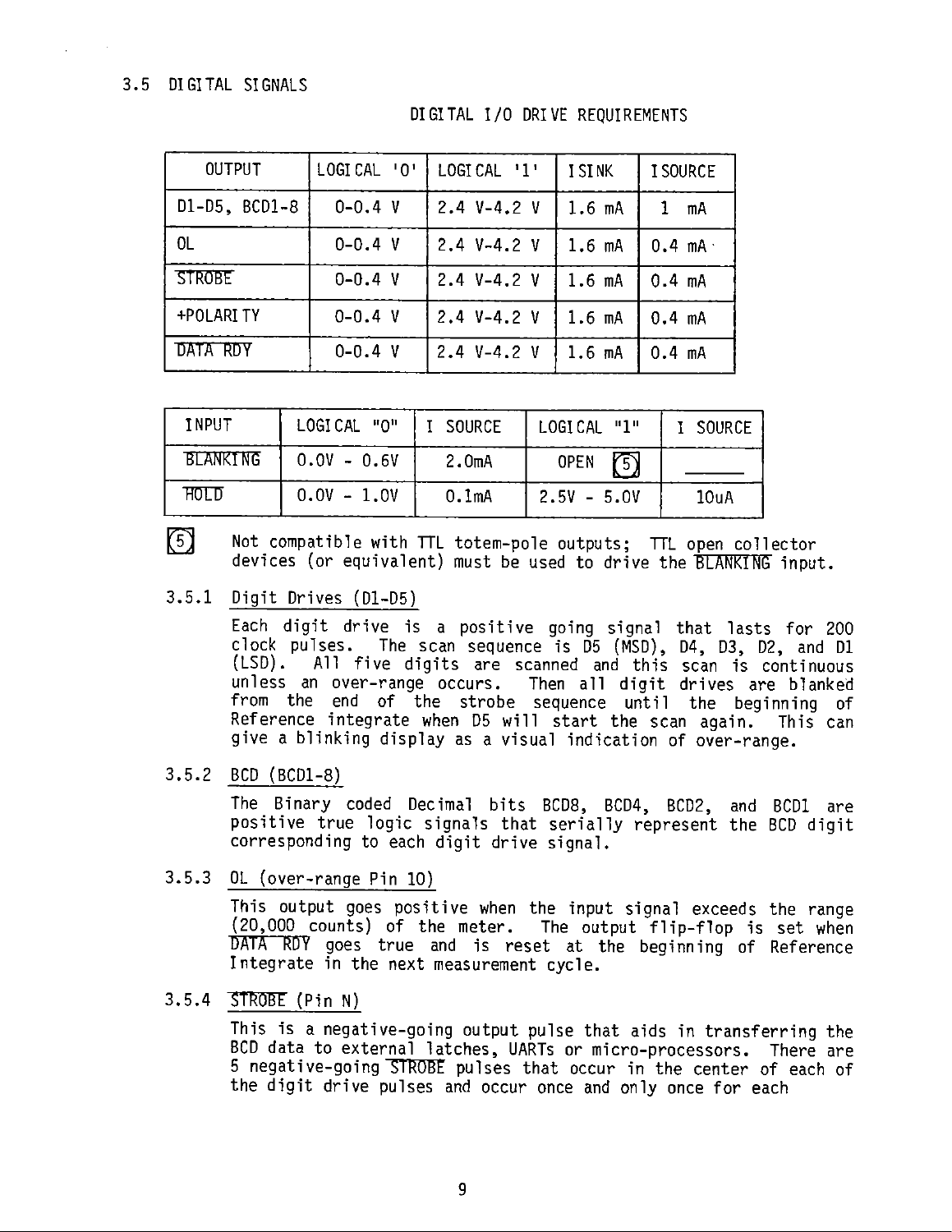reading starting 101 pulses after the end of the full measurement cycle. Digit 5 (MSD) goes high at the end of the measurement cycle and stays on for 201 counts. In the center of this digit pulse (to avoid a race condition between changing BCD and digit drive outputs) the first STROBE pulse goes negative for 5 s. Similarly, after digit 5, digit 4 goes high (for 200 clock pulses) and 100 pulses later the STROBE goes negative for the second time. This continues through digit 1 (LSD) when the fifth and last STROBE pulse is sent. The digit drive will continue to scan (unless the previous<br>signal was overrange) but no additional STROBE pulses will be sent until a new measurement is available.

#### $3.5.5 +$  POLARITY (Pin M)

This pin is positive for a positive input signal. It is valid even for a zero reading. In other words, 0000 means the signal is positive but less than the least significant bit. This output becomes valid at the beginning of reference integrate and remains correct until it becomes valid for the next measurement.

#### 3.5.6 DATA READY (Pin L)

This pin goes high (false) at the beginning of signal<br>integrate and stays high until the first clock pulse after zero-crossing (or after end of measurement in the case of an overrange). The internal latches are enabled (i.e., loaded) during the first clock pulse and are latched at the end of this clock pulse.

#### 3.5.7 HOLD (Pin 7)

When high (or open) the A/D will free-run with equally spaced measurement cycles every 40,002 clock pulses. If taken low, the converter will complete the full measurement cycle and then hold this reading as long as HOLD is low. A positive<br>pulse (greater than 300 ns) will now initiate a new measurement cycle, beginning with between 9,001 and 10,001 counts of auto-zero time. If the pulse terminates before the<br>full measurement cycle (40,002 counts) is complete, it will not be recognized and the converter will simply complete the present measurement. An external indication that a full measurement cycle has been completed is that the first strobe pulse will occur 101 counts after the end of this cycle. Thus, if HOLD is low and has been low for at least 101 counts, the converter is holding and ready to start a new measurement when pulsed high.

#### 3.5.8 BLANKING (Pin K)

The digital display may be blanked by grounding the BLANKING input. The BLANKING input must be open for normal display This input may be driven directly by openoperation. collector TTL logic or by using a series diode with TTL or CMOS logic. The polarity sign and decimal points are not<br>blanked by grounding the BLANKING input but they will flash if the displayed reading exceeds ±19999 counts.

The BLANKING input is not compatible with TTL totem-pole NOTE: outputs: TTL open-collector devices (or equivalent) must be used to drive the BLANKING input.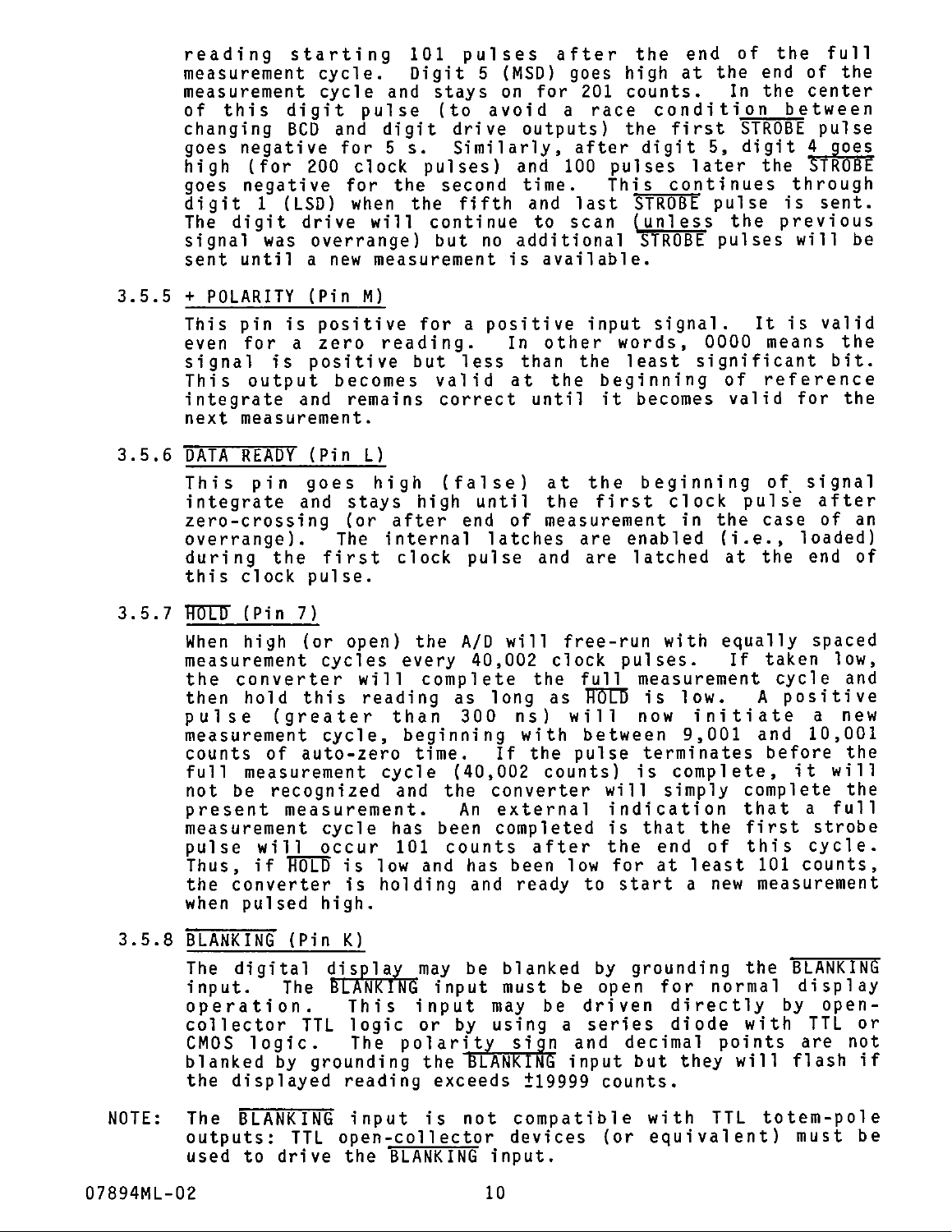#### 3.5.9 Decimal Points

Any of the four decimal points to the left of the four least significant digits can be lighted.

| Decimal<br>Point   | Close Solder<br>Switch | Ground<br>P1<br>Pin |
|--------------------|------------------------|---------------------|
| 1.XXXX (DPT)       |                        | 15                  |
| $1X$ . XXX $(DPZ)$ |                        | д                   |
| $IXX$ . $XX(TPP3)$ |                        |                     |
| $1$ XXX.X $(DP4)$  |                        |                     |

Decimal points are lighted by closing the appropriate solder switch or grounding the appropriate pin of P1 (see Table). If a pin is grounded, the grounding device must be capable of sinking 20 mA.

#### 4.0 THEORY OF OPERATION

The Model 2520 Panel Voltmeter uses the dual slope method of conversion. Many state-of-the-art panel meters use dual slope conversion, but the Model 2520 includes automatic zeroing before each reading and does so with a minimum of parts for increased reliability.

At the beginning of a conversion, the voltage across C<sub>int</sub> is zero. The signal<br>is then applied to the integrator and the voltage across C<sub>int</sub> rises by the formula:

$$
E_{\text{Cint}} = E_{\text{sig}} \frac{(T1)}{R_{\text{int}} C_{\text{int}}}
$$

At the end of a fixed period of 10000 counts (T1), the counters are reset to  $00000.$ The signal input is turned off and a stable reference voltage of the opposite polarity is now applied to the input. Since the reference voltage is constant, the slope, in volts/sec, during this second period (T2) is constant and independent of input signal levels. The time required to discharge the capacitor back to zero volts is then proportional to the signal voltage.

After the clock is stopped by the capacitor voltage reaching zero, a third period (T3) allows the circuit to auto-zero the integrator and comparator for the next reading.

A low level on the HOLD input prevents the reset pulse from starting the counters. The relationship between T1 (signal integrate) and T2 (reference integrate) time can be expressed by the formula:

$$
E_{ref} T2 = E_{sig} T1
$$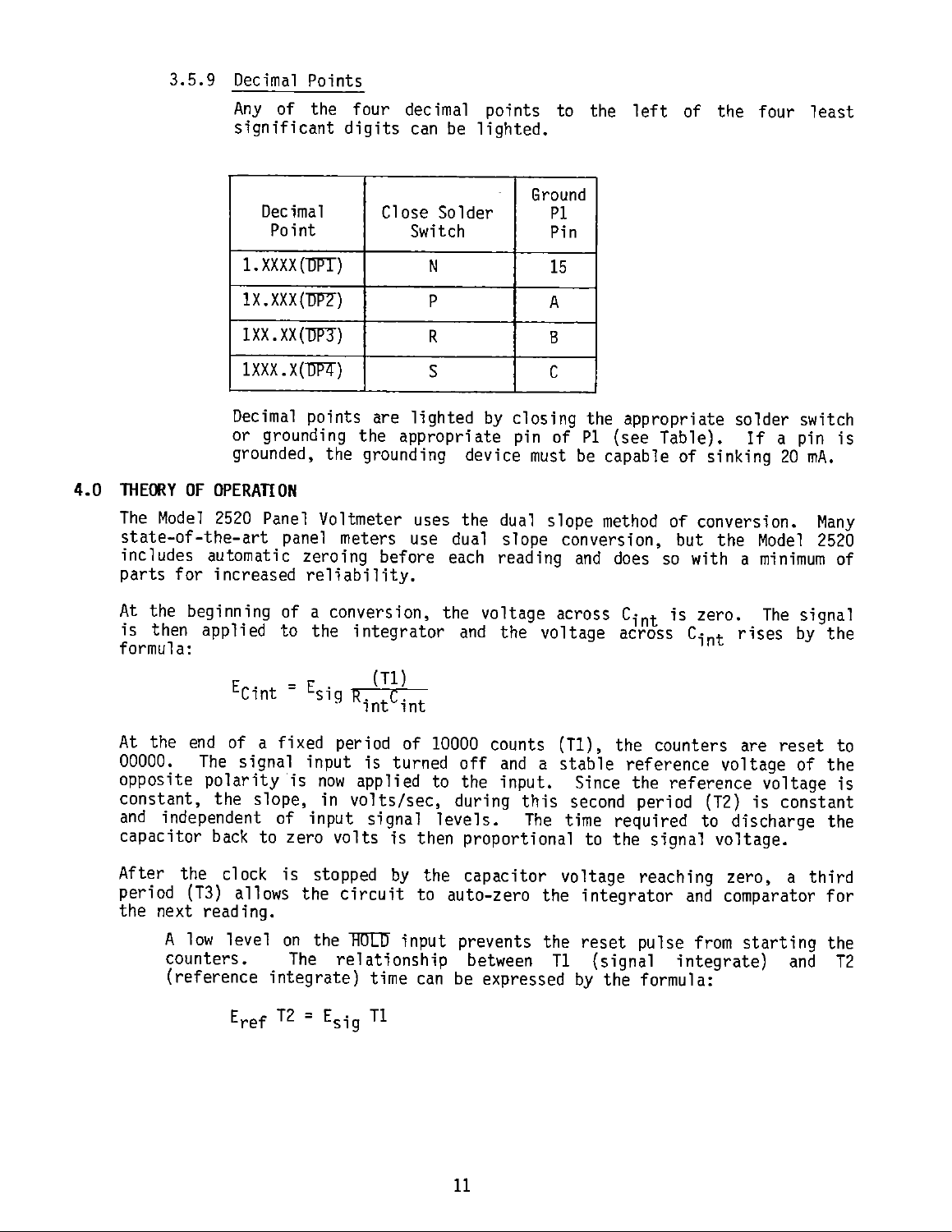#### 5.0 ADJUSTMENT AND CALIBRATION

The Model 2520 was calibrated at the factory with a precision voltage source. Frequent calibration is not necessary due to the stability and internal accuracy of the meter. If recalibration is necessary, use the following procedure.

- Plug the Model 2520 to be tested into an appropriate test  $5.1$  $cable.$
- $5.2$ Turn on the power and adjust for 5 V dc ±5%.
- Measure the cathode of  $US$  (LM336Z) and adjust R31 (10 k 1  $5.3$ turn) for a reading of  $+2.490 \pm 2$  mV.

NOTE: This measurement should be made between analog ground at J1-13 and the top lead of R29 (95.3 K 1% MF).

NOTE: If the unit has an LT option or R31 has been sealed with Glyptol (or equivalent), Do Not change the adjustment of R31.

- With the voltage source set to 0 V, verify that the DPM  $5.4$ readout indicates 0000 bouncing within 0001 and -0001.
- $5.5$ Adjust the voltage source and verify that a reading of  $\pm 0000$ is obtainable (no zero standoff). The value of R12 (68 ohms) may be increased (or decreased) to increase (or decrease) zero width.
- $5.6$ Set the voltage source for an output of +1.9000 volts.
- $5.7$ Adjust R25 (100 k, full scale) for a reading of 19000.
- Reverse polarity and note the difference in readings (full  $5.8$ scale turnover). Verify that full scale turnover is less than 2 counts.

NOTE: The "apparent turnover" will combine the effects of zero offset and turnover. To determine the DPM's turnover, zero offset must be taken into account.

Using the voltage source, check linearity at 10, 100, 1000,  $5.9$ 9000, 19000, and 19990 counts. Verify that linearity is not worse than 1 count throughout this range in either polarity.

This test requires the effects of zero offset and full NOTE: scale turnover to be taken into account.

- 5.10 Using the voltage source, observe the DPM readout.
	- 5.10.1 Check all numbers for proper decoding.
	- Check for Dim/Dead/Bright segments.  $5.10.2$
	- Check individual displays for the same relative  $5.10.3$ intensity/illumination.
	- 5.10.4 Check minus polarity sign.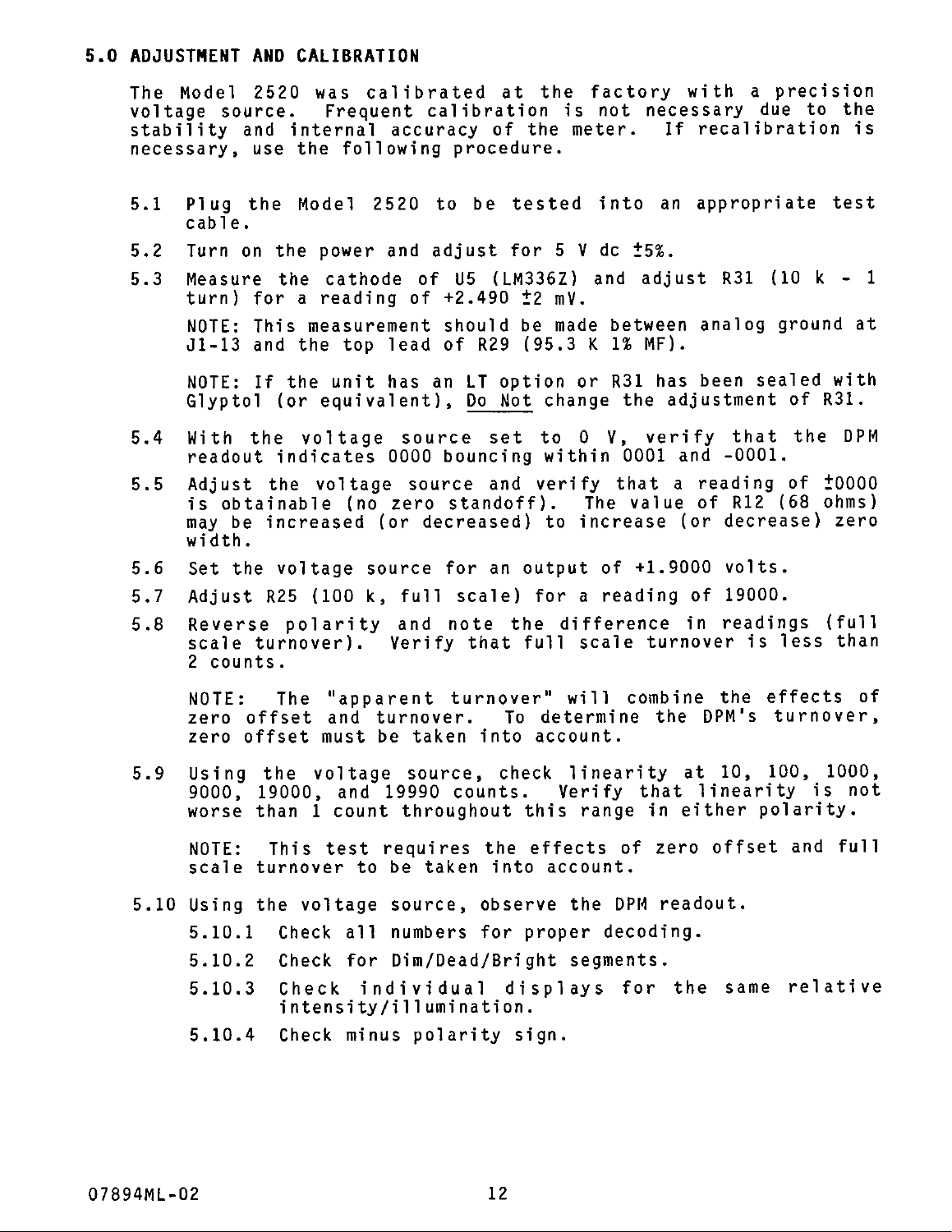#### 6.0 PREAMPLIFIER OPTION (PA)

#### 6.1 GENERAL

The preamplifier option is contained on a 3.5"x1.8"x.032" upper PCB which is powered and supported by an internal 15-pin interconnect. Inputs to<br>the preamplifier option are made through the main board card-edge<br>connector in a normal fashion. Solder-switches on the main PCB are opened (A-H) and closed (J) to interconnect the preamplifier option.

The configuration array can be divided into four independent sections; coarse-gain, fine-gain, output-offset, and reference. The configuration array jumper positions are silkscreened on the PCB.

The preamplifier may be configured for one of twenty-four coarse-gain ranges; 4-96.4 one of nine fine-gain ranges; 46.3% - 109.4%, one of four offset ranges; -20.9% - +20.9%, and one of two reference modes; internal +2.49 V or external.

The upper/lower limits of the fine-gain ranges and offset ranges are a function of the component tolerances used in the configuration array. The user may have to increase or decrease these ranges one step to accomodate these component tolerances.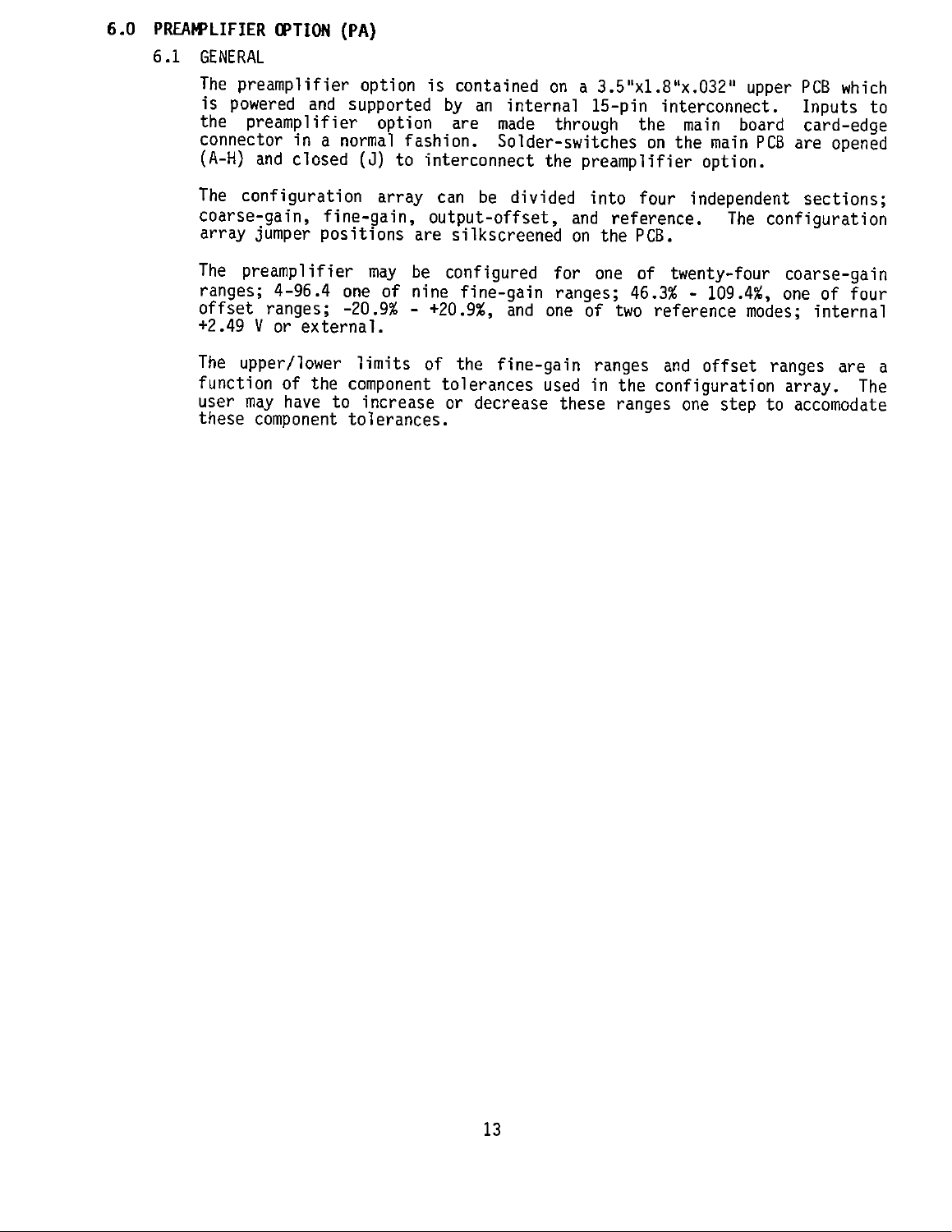#### 6.2 SPECIFICATIONS

## 6.2.1 Coarse Gain

 $\frac{1}{2}$ 

The preamplifier may be configured for one of twenty-four coarse-<br>gain ranges through the use of shorting jumpers. The jumper<br>positions are silkscreened on the PCB and correspond to coarse gain as follows:

| JUMPER                     | COARSE GAIN (1) |
|----------------------------|-----------------|
| <b>NONE</b>                | 4               |
| $A1 - A2$                  | 8               |
| $B1 - B2$                  | 12              |
| $AI - A2$ , $B1 - B2$      | 16              |
| $C1-C2$                    | 20              |
| A1-A2, $C1-C2$             | 24              |
| $B1 - B2$ , $C1 - C2$      | 28              |
| Al-A2, B1-B2, C1-C2        | 32              |
| $DI - D2$                  | 36.1            |
| A1-A2, D1-D2               | 40.1            |
| $B1 - B2$ , $D1 - D2$      | 44.1            |
| A1-A2, B1-B2, D1-D2        | 48.1            |
| $C1 - C2$ , $D1 - D2$      | 52.1            |
| A1-A2, C1-C2, D1-D2        | 56.1            |
| B1-B2, C1-C2, D1-D2        | 60.1            |
| Al-A2, B1-B2, C1-C2, D1-D2 | 64.1            |
| $D2 - D3$                  | 68.4            |
| $AI - A2$ , $D2 - D3$      | 72.4            |
| $B1 - B2$ , $D2 - D3$      | 76.4            |
| A1-A2, B1-B2, D2-D3        | 80.4            |
| $C1 - C2$ , $D2 - D3$      | 84.4            |
| A1-A2, $C1-C2$ , $D2-D3$   | 88.4            |
| B1-B2, C1-C2, D2-D3        | 92.4            |
| A1-A2, B1-B2, C1-C2, D2-D3 | 96.4            |

1 Nominal gain only. Actual gain will

depend upon configuration of fine-gain jumpers.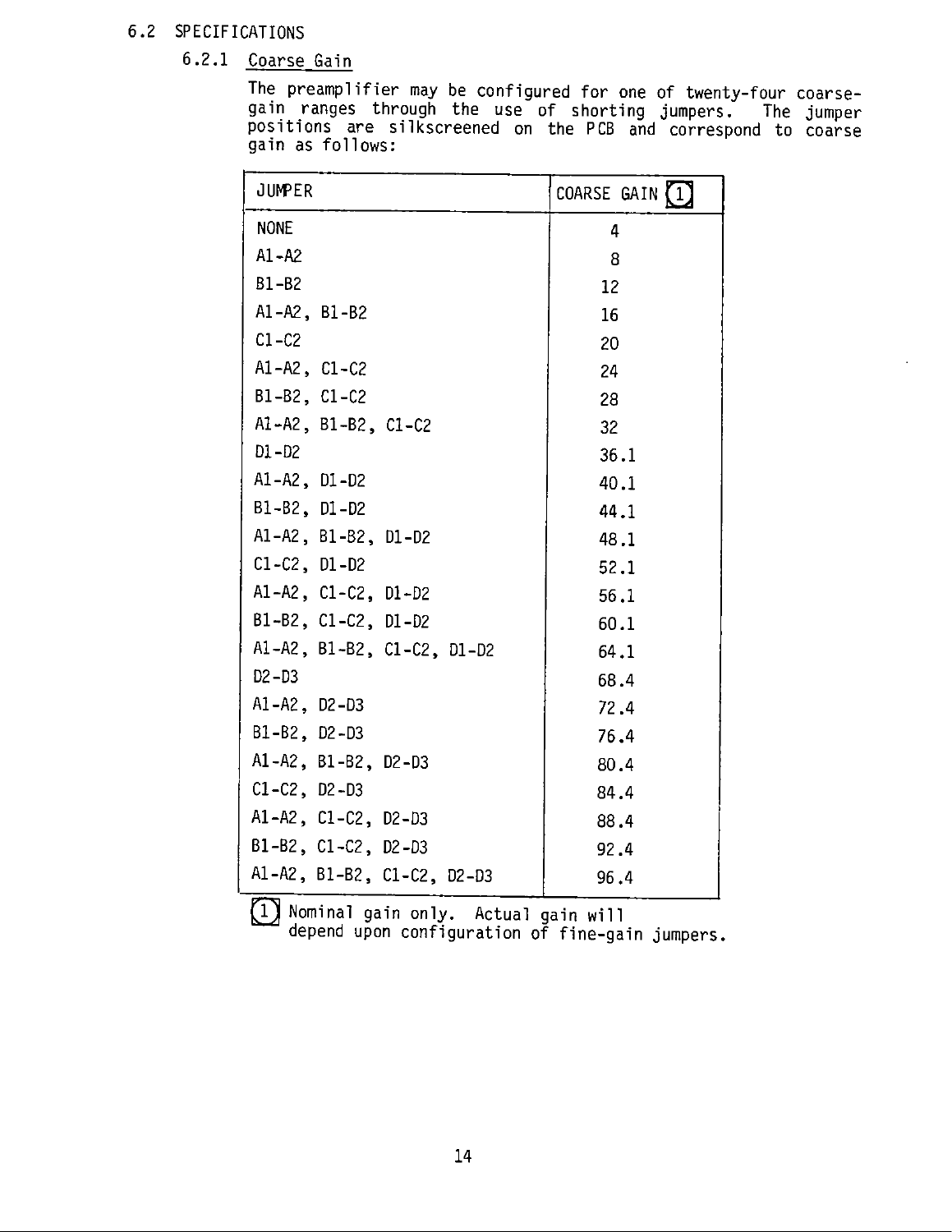#### 6.2.2 Fine Gain

The preamplifier may be configured for one of nine fine-gain ranges through the use of six shorting jumpers. The fine gain jumper positions are silkscreened on the PCB and correspond to % of coarse gain as follows:

| <b>JUMPERS</b>                           | % COARSE GAIN (2)  |
|------------------------------------------|--------------------|
| A5-A6, A3-B3, A4-B4, B5-C5, C3-C4, D5-D6 | 94.7% to 109.4%    |
| A4-A5, A6-B6, B3-B4, B5-C5, C3-C4, D5-D6 | 83.8% to 95.1%     |
| A4-B4, A5-B5, A6-B6, C3-C4, C5-C6, D5-D6 | 75.2% to 84.1%     |
| A4-A5, A6-B6, B4-B5, C3-C4, C5-D5, C6-D6 | 68.1% to 75.4%     |
| A4-B4, A6-B6, B5-C5, C3-C4, C6-D6, D4-D5 | $62.3%$ to $68.3%$ |
| A3-A4, A5-A6, B4-B5, B3-C3, C5-D5, D6-D7 | 57.3% to 62.4%     |
| A5-A6, A4-B4, B5-B6, B3-C3, C4-C5, D5-D6 | 53.1% to 57.4%     |
| A3-A4, A5-A6, B3-C3, B4-C4, B5-C5, D5-D6 | 49.5% to 53.2%     |
| A4-B4, A6-B6, B3-C3, B5-C5, C4-D4, D5-D6 | 46.3% to 49.6%     |



 $(2)$  Nominal with VRIN = +2.49V. The fine-gain network contains seven 1% MF resistors; upper/lower limits will change with the tolerances of these resistors.

#### 6.2.3 Reference

The preamplifier may be configured for one of two reference modes through the use of a shorting jumper. The jumper position is silkscreened on the PCB.

| <b>JUMPER</b> | <b>REFERENCE</b>   |  |  |
|---------------|--------------------|--|--|
| B7-C7         | Internal $+2.49$ V |  |  |
| None          | External           |  |  |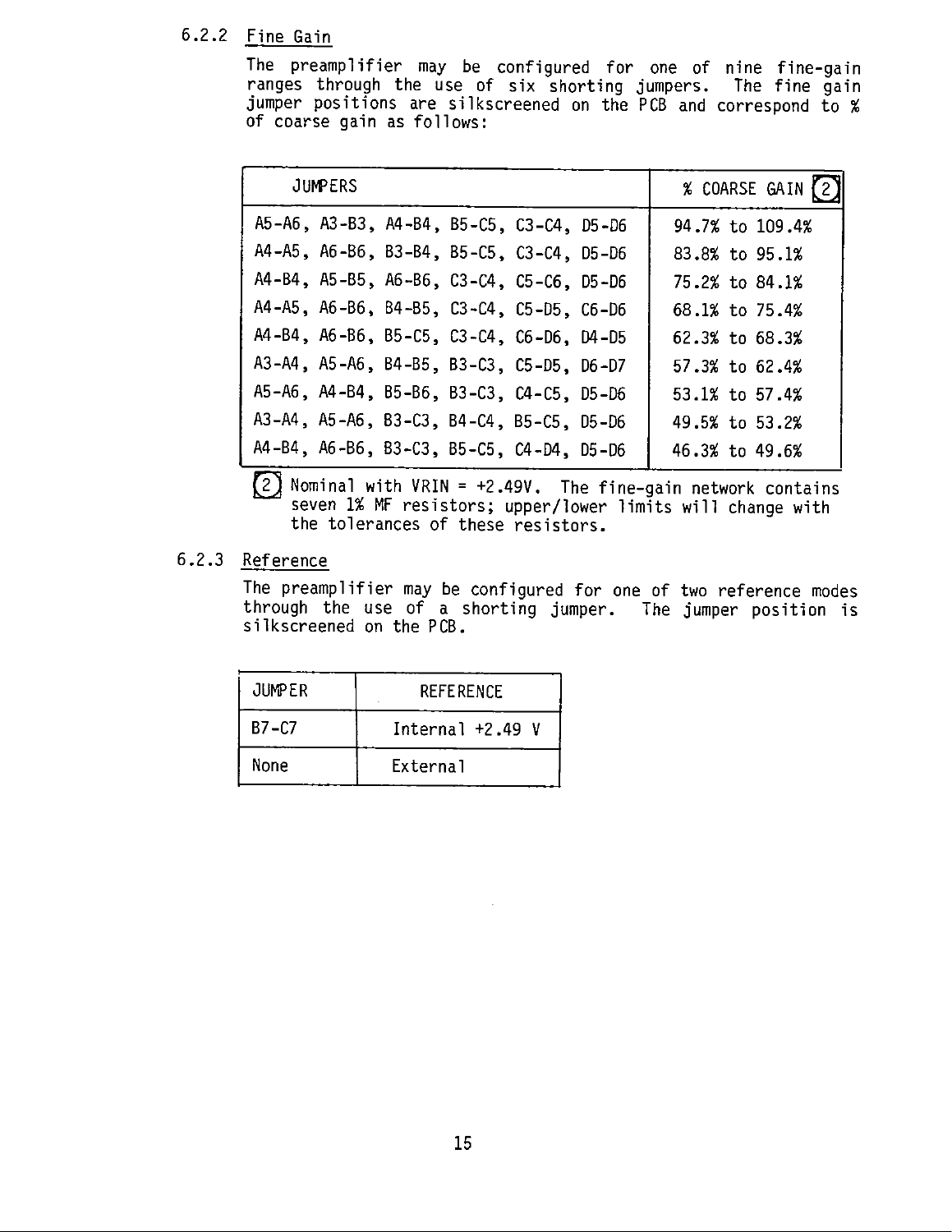#### 6.2.4 Output Offset

The output offset voltage is derived from the basic meter's internal +2.49 V reference or the external excitation voltage applied to a pressure cell.

The preamplifier may be configured for one of four offset ranges through the use of four shorting jumpers. The offset jumper positions are silkscreened on the PCB and correspond to % of full scale as follows:

| <b>JUMPERS</b>                    | OFFSET $(x$ OF FULL SCALE) $(3)$ |
|-----------------------------------|----------------------------------|
| $C9-D9$ , B8- $C8$ , A7-A8, A9-B9 | $+8.9%$ to $+20.9%$              |
| C9-D9, C8-D8, A8-A9, B8-B9        | $-1.0\%$ to $+10.9\%$            |
| D8-D9, A8-B8, A9-B9, C8-C9        | $-10.9%$ to $+1.0%$              |
| D8-D9, B8-C8, A8-A9, B9-C9        | $-20.9%$ to $-8.9%$              |

 $\left(3\right)$ Nominal. The offset network contains eight 1% MF resistors and one op-amp; upper/lower limits will change with the tolerances of these components.

6.2.5 Temperature Coefficient

Zero

**Type** 

Full Scale Warmup Time

6.2.6 Input Characteristics

 $\pm (0.25 \text{ uVRTI} + \frac{\text{Ecm}-0.5 \text{ V}}{2.0 \text{ V}} \times 10 \text{ uVRT0})/K$ typical .003% R/<sup>O</sup>C typical, .005% R/<sup>O</sup>C max. 30 minutes

True Differential Input Bias Current 10 nA typical, 20 nA max. Input Offset Current 0.1 nA typical, 1 nA max. Input Offset Voltage Adjustable from -0.6 mV to +0.6 mV. CMV, Analog Gnd to  $-1$  to  $+2.5$  V. Signal Low CMR, Analog Gnd to (coarse gain)  $x$  1000 min. Signals NMR, 50/60 Hz 60 dB min. Settling Time  $2<sup>7</sup>$ 2520

Ratio Measurement

- 6.2.7 Output Characteristics Output Swing
- seconds (Basic Model fication predominates).

speci-

 $3$ -wire.

 $±2.75$  V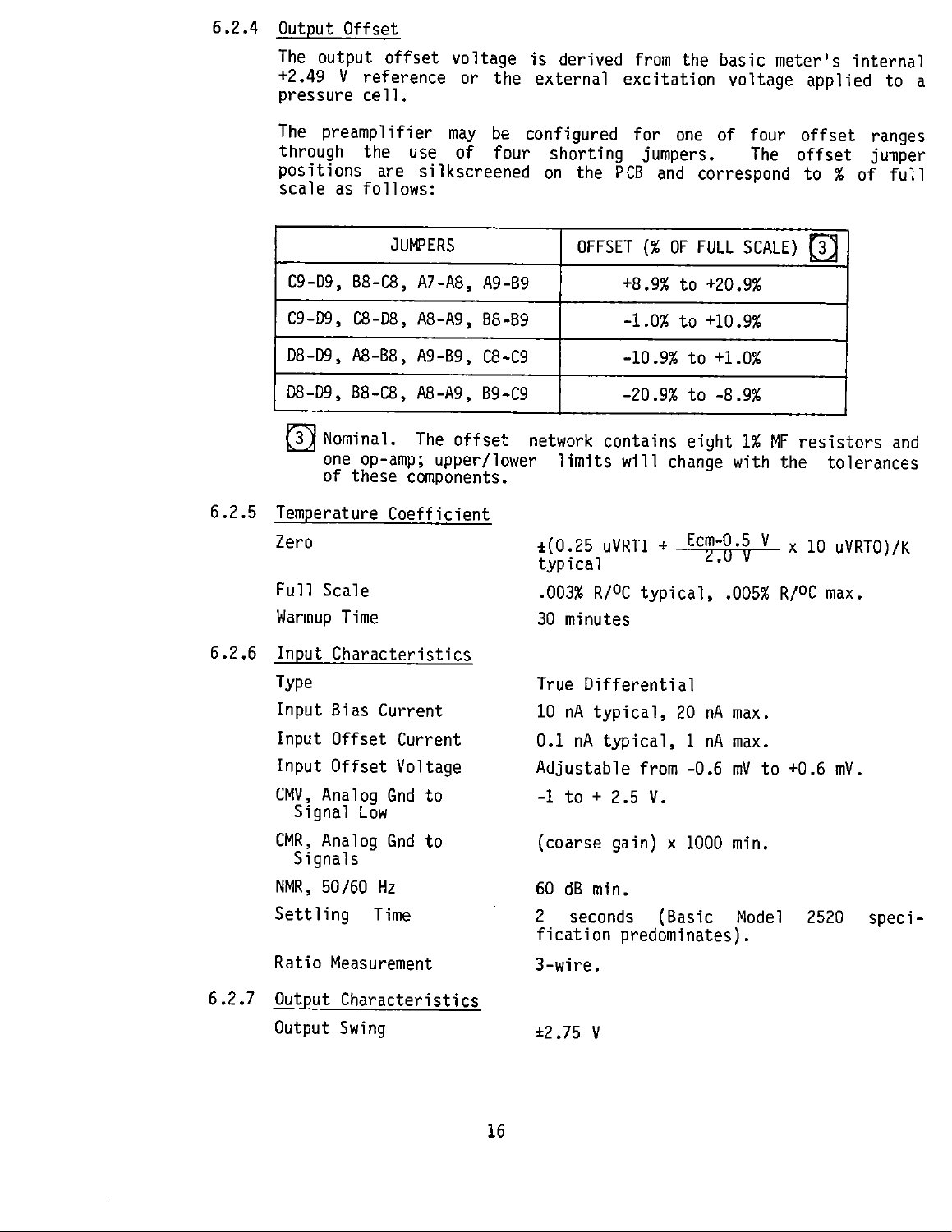#### 6.2.8 Calibration Controls

#### Fine Gain Adjust

20 turn, accessible behind front lens. See 6.2.2 for fine gain ranges.

#### Output Offset Adjust

20 turn, accessible behind front lens, approximately 11.7% of full scale range or 3<sup>0</sup>/count. See 6.2.4 for offset ranges.

#### Tempco Balance Adjust

1 turn, factory adjustment only.

#### Full Scale Tempco Adjust

1 turn, factory adjustment only.

#### Input Zero Adjust

20 turn, accessible behind front lens.

#### 6.2.9 Power Requirements

| Input Voltage | +5 V $\pm 5\%$ (+4.75 V to +5.25 V)<br>and $-5.1$ $\pm 5\%$ ( $-4.85$ V to $-5.36$ V);<br>supplied by 2520. |
|---------------|-------------------------------------------------------------------------------------------------------------|
| Input Current | 10 $mA$ (Typ)                                                                                               |

#### 6.3 PIN ASSIGNMENTS (P2)

| P IN              | NAME (Function)                                 |  |  |  |  |
|-------------------|-------------------------------------------------|--|--|--|--|
| 1                 | DIG GND                                         |  |  |  |  |
| $\overline{c}$    | +5 V (customer supplied)                        |  |  |  |  |
| 3                 | ANGND (Analog ground)                           |  |  |  |  |
| 4                 | A (Main board Potentiometer R25-3/CW)           |  |  |  |  |
| 5                 | B (Main board Potentiometer R25-2/slider)       |  |  |  |  |
| 6                 | C (Main board Potentiometer R25-1/CCW)          |  |  |  |  |
| 7                 | $-5.1$ V                                        |  |  |  |  |
| 8                 | ANGOUT (Analog ground out)                      |  |  |  |  |
| 9                 | ANGIN (Analog ground input)                     |  |  |  |  |
| 10 <sup>°</sup>   | SLOUT (Signal low output from preamp)           |  |  |  |  |
| 11                | SLIN (Signal low input to preamp)               |  |  |  |  |
| $12 \overline{ }$ | SHOUT (Signal high output from preamp)          |  |  |  |  |
| 13                | SHIN (Signal high input to preamp)              |  |  |  |  |
| 14                | VROUT (Reference output of fine gain network)   |  |  |  |  |
| 15                | VRIN (Nominal +2.490 V reference from main PCB) |  |  |  |  |
|                   |                                                 |  |  |  |  |

 $\ddot{\phantom{1}}$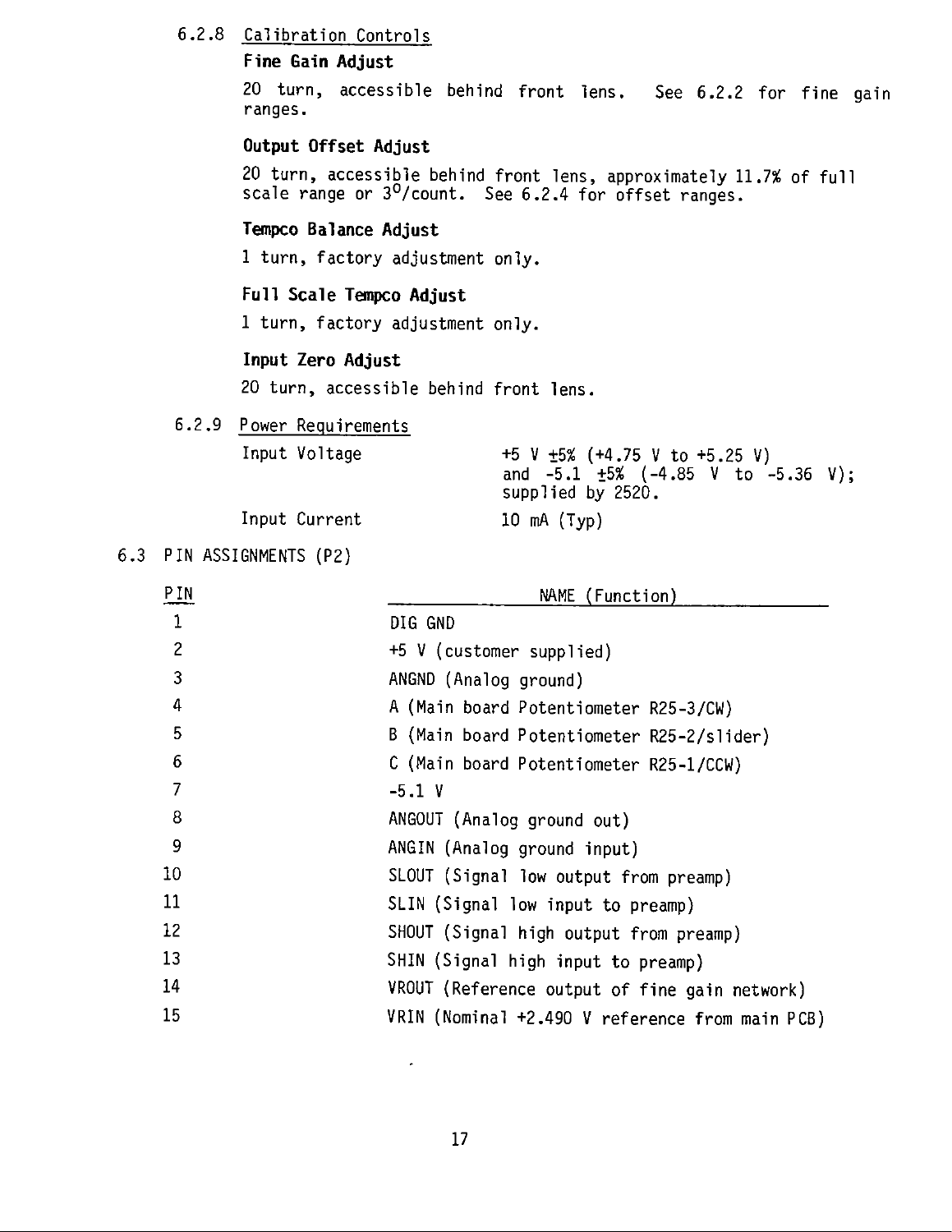6.4 ENVIRONMENTAL

Operating Temperature 0°C to 55°C Storage Temperature -40<sup>o</sup>C to 85<sup>o</sup>C Humidity up to 95% non-condensing at  $40^0C$ 

- 6.5 FS PROCEDURE
	- 6.5.1 Determine the lowest input voltage, E1, which is specified by the customer.

6.5.2 Determine the highest input voltage, E2, which is specified by the customer.

 $E2 = mV$ 

6.5.3 Determine the lowest reading, N1, at input voltage E1, which is specified by the customer.

 $N1 =$  counts

 $6.5.4$ Determine the highest reading, N2, at input voltage E2, which is specified by the customer.

 $N2 =$  counts

Calculate the value of offset voltage EO in mV. (The value of EO  $6.5.5$ is an RTI equivalent only. It has to be multiplied by the coarsegain to determine the nominal offset voltage in mV at SLOUT, P2 Pin  $10<sub>1</sub>$ 

 $\frac{(N2xE1) - (N1xE2)}{N2-N1}$ 

 $EO =$   $mV$ .

 $6.5.6$ Using the value of EO calculated in step 6.5.5, calculate percent offset.

 $\% = \frac{E0 \times N2}{(E0 - E2) \times 200}$ 

 $%$  offset =

 $6.5.7$ Using the percent of offset calculated in step 6.5.6, determine the offset range (% of full scale) from the table in step 6.2.4: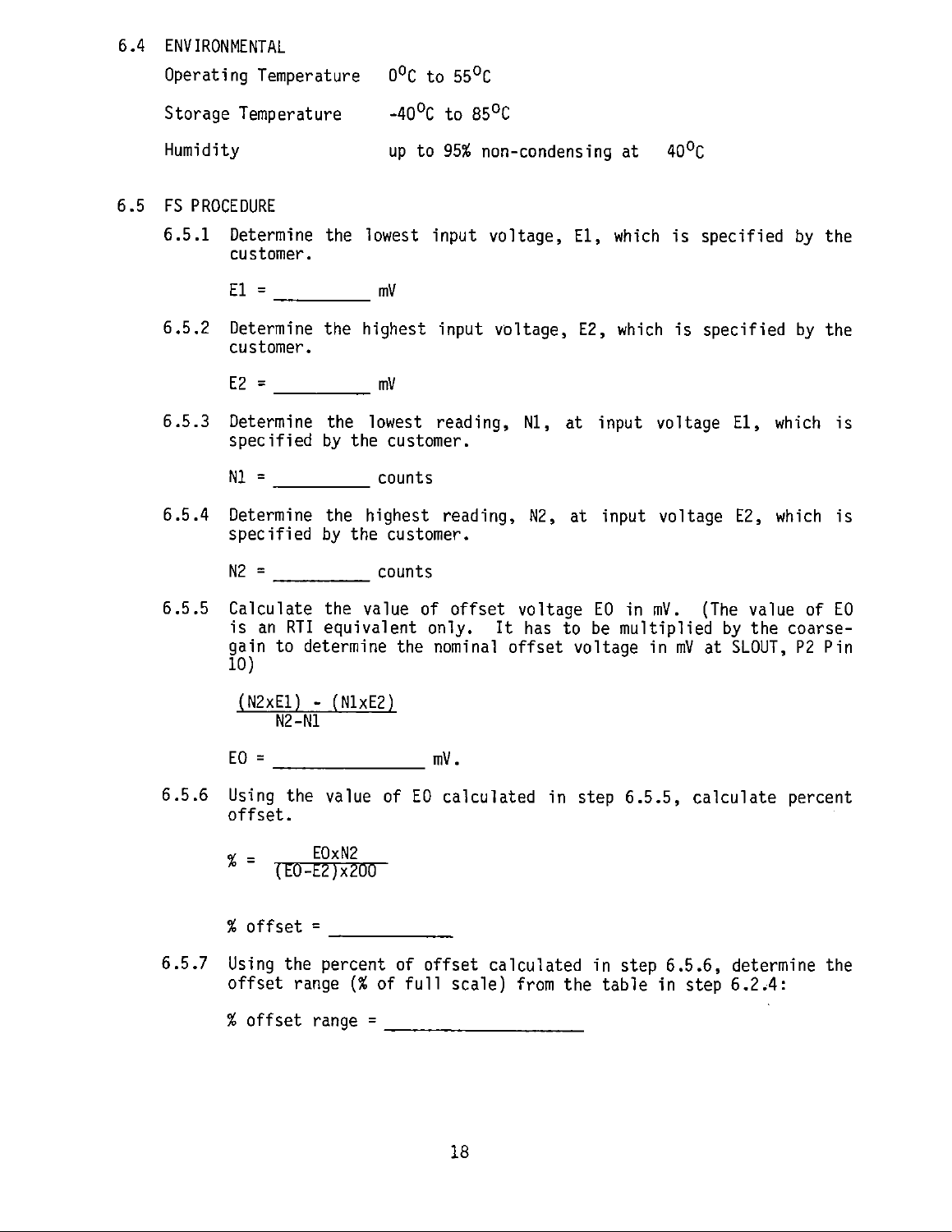6.5.8 Calculate the required preamplifier gain.

Gain = 
$$
\frac{N2 - N1}{(E2 - E1) \times 10}
$$

Preamplifier gain =  $\frac{1}{2}$ 

6.5.9 Using the preamplifier gain calculated in step 6.5.8, determine the<br>required coarse-gain from the following table:

| Jumper                     | Coarse<br>Gain | Gain Range<br>46.3% to 109.4% of Coarse Gain |
|----------------------------|----------------|----------------------------------------------|
| None                       | 4              | 4.38<br>1.85<br>TO T                         |
| $A1 - A2$                  | 8              | 8.75<br>T <sub>0</sub><br>3.70               |
| $B1 - B2$                  | 12             | 13.1<br>T0<br>5.56                           |
| $AI-AZ, B1-B2$             | 16             | 17.5<br>TO.<br>7.41                          |
| $C1-C2$                    | 20             | 21.9<br>T <sub>0</sub><br>9.26               |
| A1-A2, C1, C2              | 24             | 26.3<br>T <sub>0</sub><br>11.1               |
| B1-B2, C1-C2               | 28             | 30.6<br>T <sub>0</sub><br>13.0               |
| A1-A2, B1-B2, $C1-C2$      | 32             | 35.0<br>TO.<br>14.8                          |
| $D1 - D2$                  | 36.1           | 39.5<br>T <sub>0</sub><br>16.7               |
| $A1 - A2$ , $D1 - D2$      | 40.1           | 43.9<br>T <sub>0</sub><br>18.6               |
| B1-B2, D1-D2               | 44.1           | 48.2<br>T <sub>0</sub><br>20.4               |
| A1-A2, B1-B2, D1-D2        | 48.1           | 52.6<br>10 <sub>1</sub><br>22.3              |
| $C1 - C2$ , $D1 - D2$      | 52.1           | 57.0<br>10 <sub>1</sub><br>24.1              |
| A1-A2, C1-C2, D1-D2        | 56.1           | 61.4<br>10 <sub>1</sub><br>26.0              |
| B1-B2, C1-C2, D1-D2        | 60.1           | 65.7<br>T0<br>27.8                           |
| A1-A2, B1-B2, C1-C2, D1-D2 | 64.1           | 70.1<br>T <sub>0</sub><br>29.7               |
| $D2-D3$                    | 68.4           | 74.8<br>T <sub>0</sub><br>31.7               |
| $A1 - A2, D2 - D3$         | 72.4           | 79.2<br>T <sub>0</sub><br>33.5               |
| B1-B2, D2-D3               | 76.4           | 83.6<br>10 <sub>1</sub><br>35.4              |
| A1-A2, $B1-B2$ , $D2-D3$   | 80.4           | 88.0<br>T0<br>37.2                           |
| $C1 - C2$ , $D2 - D3$      | 84.4           | 92.3<br>10 <sub>1</sub><br>39.1              |
| A1-A2, $C1-C2$ , $D2-D3$   | 88.4           | 96.7<br>T <sub>0</sub><br>40.9               |
| B1-B2, C1-C2, D2-D3        | 92.4           | 101<br>T <sub>0</sub><br>42.8                |
| A1-A2, B1-B2, C1-C2, D2-D3 | 96.4           | 105<br>10 <sub>1</sub><br>44.6               |

Coarse-gain =  $\frac{1}{2}$ 

The DC input voltage to the 2520 must be in the range of  $+4.75$  to  $+5.25$  for the PA option to meet its rated accuracy (measured at the connector). The output swing at +4.75 V  $\geq$  ±2.75 V. El x coarse - gain <u>or</u> E2 x coarse - gain  $\geq$  ±2.75 ٧.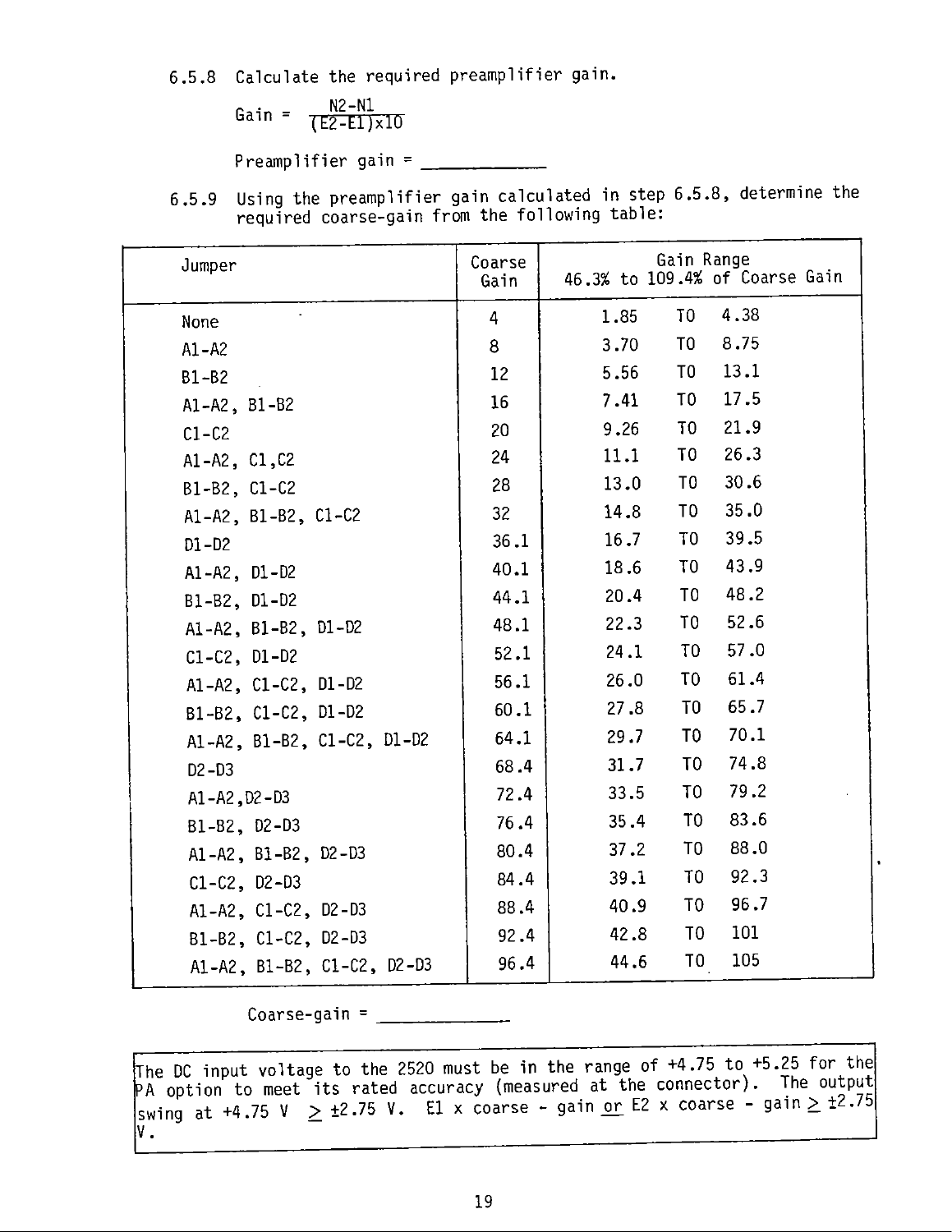6.5.10 Calculate the percent of coarse-gain.

 $\% = \frac{\text{Preamplifier Gain (step 6.5.8)}}{\text{Coarse-gain (step 6.5.9)}}$   $\times$  100

- % = Coarse-gain =  $\frac{1}{2}$
- 6.5.11 The preamplifier may be configured for one of two reference modes<br>through the use of a shorting jumper. Use the following table to<br>determine the configuration of the reference.

| <b>JUMPER</b> | REFERENCE          |  |
|---------------|--------------------|--|
| $B7 - C7$     | Internal $+2.49$ V |  |
| NONE          | External           |  |

 $Reference =$ 

t,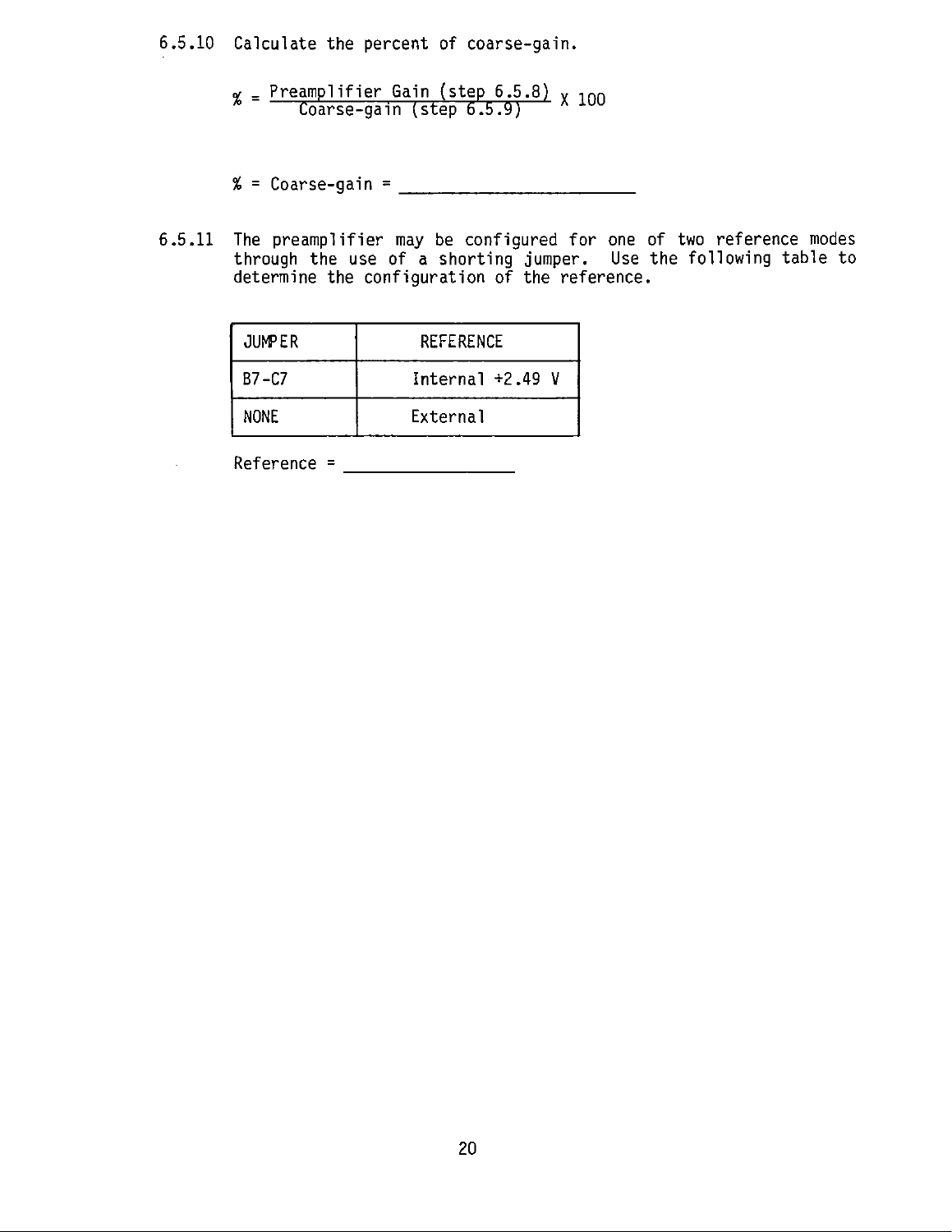6.5.12 To use the preamplifier in the internal reference mode, use the percent of coarse-gain calculated in Step 6.5.10 to determine the required fine-gain range from the table in step 6.2.2.

Fine gain range =  $\frac{1}{\sqrt{1-\frac{1}{2}}}\frac{1}{\sqrt{1-\frac{1}{2}}}\frac{1}{\sqrt{1-\frac{1}{2}}}\frac{1}{\sqrt{1-\frac{1}{2}}}\frac{1}{\sqrt{1-\frac{1}{2}}}\frac{1}{\sqrt{1-\frac{1}{2}}}\frac{1}{\sqrt{1-\frac{1}{2}}}\frac{1}{\sqrt{1-\frac{1}{2}}}\frac{1}{\sqrt{1-\frac{1}{2}}}\frac{1}{\sqrt{1-\frac{1}{2}}}\frac{1}{\sqrt{1-\frac{1}{2}}}\frac{1}{\sqrt{1-\frac{1}{2}}}\frac{1}{\sqrt{1-\$ 

To use the preamplifier in the external reference mode, open  $6.5.13$ solder-switch "J" on the 2520 main PCB and connect the external reference to P1-S.

> The external reference voltage is dependent upon the configuration of the fine-gain jumpers. The range of external reference voltage can be determined from the following equations:

Upper Limit of External Reference Voltage =

 $+\frac{1}{\% \text{ Coarse-Gain (step 6.5.10)} \times 0.00185}$ volts

Lower Limit of External Reference Voltage =

 $+$  %Coarse-Gain (Step 6.5.10)x0.0043 volts

The required range of the External reference voltage is

Desired external reference voltage =  $+$  \_\_\_\_\_\_\_\_\_\_\_\_\_.

Find the external reference attenuation factor determined by the following formula:

100 Attn Factor =  $\frac{1}{2}$ 

%Coarse-Gain (Step 6.5.10)xExternal Reference Voltage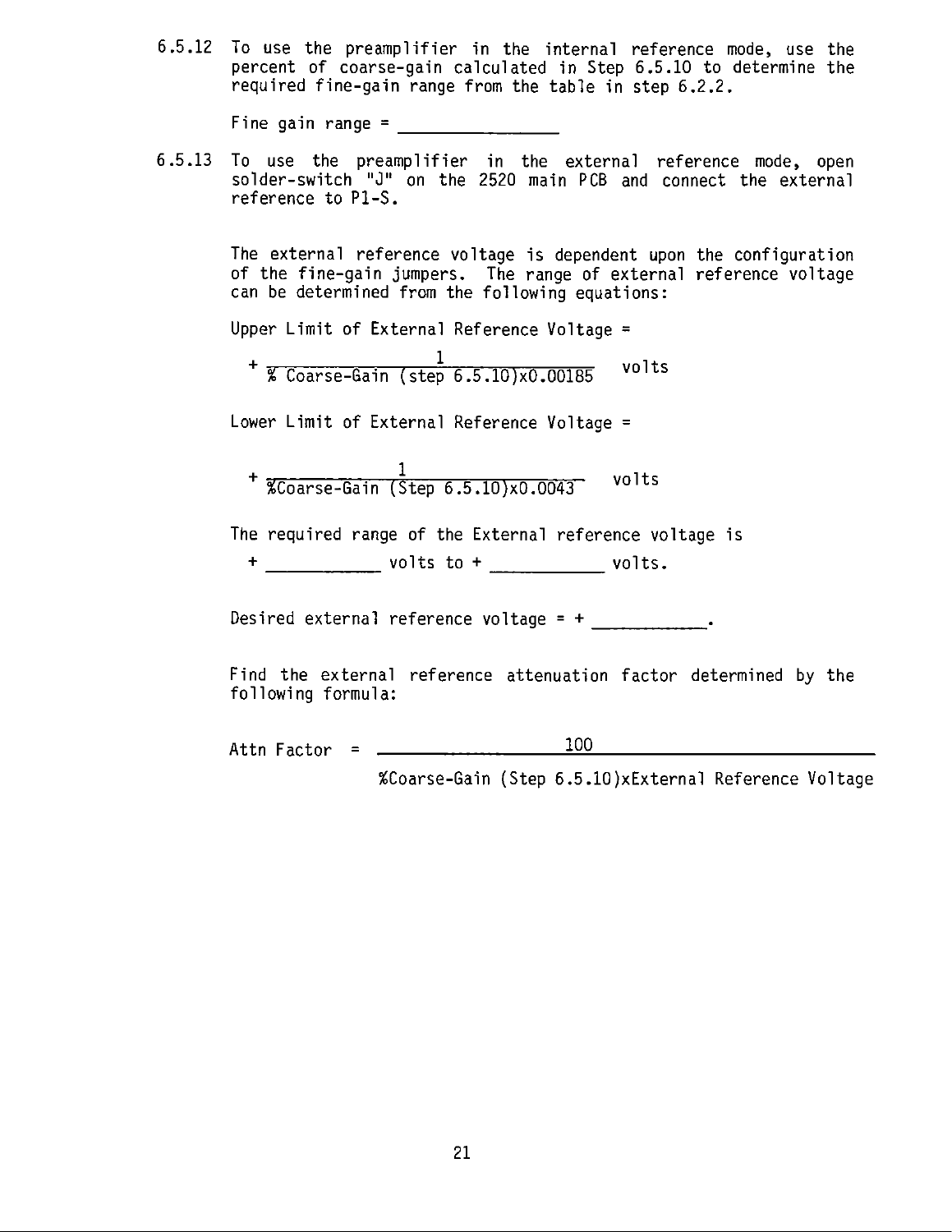Determine the fine-gain range from the following table, matching the calculated attenuation factor with the range given in the table:

| <b>JUMPERS</b> |  |                                          |  | % COARSE-GAIN | ATTN FACTOR RANGE |                   |
|----------------|--|------------------------------------------|--|---------------|-------------------|-------------------|
|                |  | A5-A6, A3-B3, A4-B4, B5-C5, C3-C4, D5-D6 |  |               | 94.7% to 109.4%   | 0.1850-0.2118     |
|                |  | A4-A5, A6-B6, B3-B4, B5-C5, C3-C4, D5-D6 |  |               | 83.8% to 95.1%    | 0.2118-0.2394     |
|                |  | A4-B4, A5-B5, A6-B6, C3-C4, C5-C6, D5-D6 |  |               | 75.2% to 84.1%    | 0.2394-0.2670     |
|                |  | A4-A5, A6-B6, B4-B5, C3-C4, C5-D5, C6-D6 |  |               | 68.1% to 75.4%    | 0.2670-0.2946     |
|                |  | A4-B4, A6-B6, B5-C5, C3-C4, C6-D6, D4-D5 |  |               | 62.3% to 68.3%    | 0.2946-0.3225     |
|                |  | A3-A4, A5-A6, B4-B5, B3-C3, C5-D5, D6-D7 |  |               | 57.3% to 62.4%    | $0.3225 - 0.3504$ |
|                |  | A5-A6, A4-B4, B5-B6, B3-C3, C4-C5, D5-D6 |  |               | 53.1% to 57.4%    | 0.3504-0.3780     |
|                |  | A3-A4, A5-A6, B3-C3, B4-C4, B5-C5, D5-D6 |  |               | 49.5% to 53.2%    | 0.3780-0.4057     |
|                |  | A4-B4, A6-B6, B3-C3, B5-C5, C4-D4, D5-D6 |  |               | 46.3% to 49.6%    | $0.4057 - 0.4300$ |

Fine-gain range =  $\frac{1}{2}$ 

A BASIC computer program for configuring the 2520 PA Preamplifier Option is available from the factory upon request.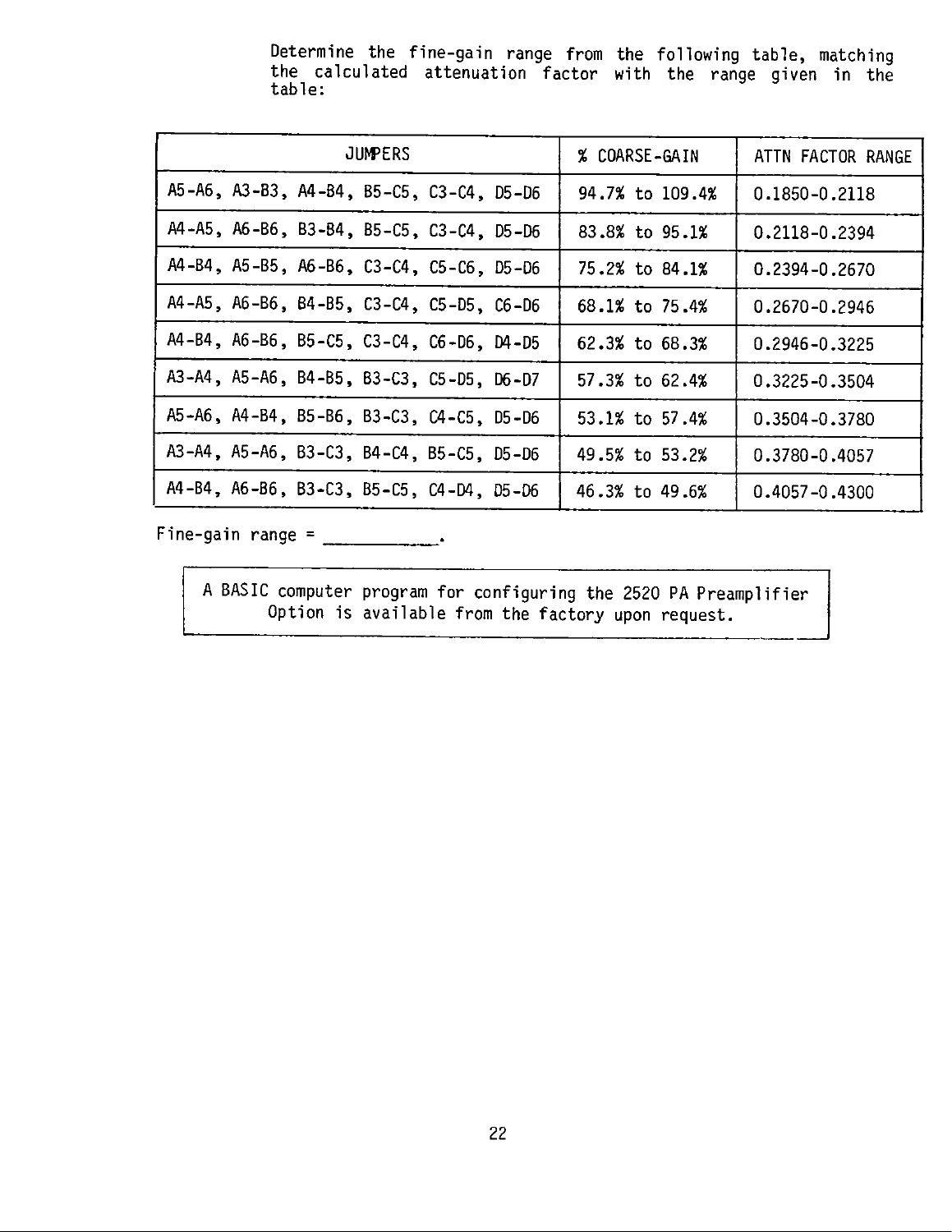#### 7.0 PARALLEL BCD OPTION (F2M)

7.1 GENERAL

The parallel BCD option is contained on a  $3.5" \times 1.8" \times .062"$  upper PCB which is powered and supported by a 15-pin interconnect P3.

Serial BCD inputs from the main board's ICL7135CPI A/D converter are made through the 15-pin interconnect P3.

A 30-pin card-edge connector J2 is required for the BCD outputs.

#### 7.2 SPECIFICATIONS

7.2.1 Digital Signals

| DESCRIPTION                    | LOGICAL 'O'  | LOGICAL '1'     | <b>ISINK</b>   | <b>ISOURCE</b> | IN | <b>OUT</b>                |
|--------------------------------|--------------|-----------------|----------------|----------------|----|---------------------------|
| Parallel BCD $(1)$             | $0 V - .4 V$ | 2.4 $V - 5.0 V$ | $12$ mA        | $2.6$ mA       |    | $\boldsymbol{\mathsf{X}}$ |
| $\left( 1\right)$<br>+POLARITY | $0 V - .4 V$ | 2.4 $V - 5.0 V$ | 12 mA          | $2.6$ mA       |    | χ                         |
| $\Box$<br>OVERLOAD             | $0 V - .4 V$ | $2.4 V-5.0 V$   | $12$ mA        | $2.6$ mA       |    | Χ                         |
| $\Omega$<br>DATA RDY           | $0 V - .4 V$ | $2.4 V-5.0 V$   | $8 \text{ mA}$ | $2.6$ mA       |    | χ                         |
| INSTRUMENT SELECT              | $0 V - .6 V$ | $2.0 V - 5.0 V$ | $1.3$ mA       | .04 mA         | χ  |                           |
| $\binom{2}{}$<br><b>MODE</b>   | $0 V - .4 V$ | $2.4 V-5.0 V$   | $8 \text{ mA}$ | $2.6$ mA       |    | χ                         |

 $\begin{pmatrix} 1 \ 1 \ 0 \end{pmatrix}$   $\begin{pmatrix} 0 \ 0 \end{pmatrix}$  off-State (HI-Z state) Output Current = 40 uA max.<br> $\begin{pmatrix} 2 \ 1 \end{pmatrix}$   $\begin{pmatrix} 0 \ 0 \end{pmatrix}$  off-State (HI-Z state) Output Current = 20 uA max.

#### Parallel BCD

The data outputs are parallel BCD, TTL, and DTL compatible. The outputs are stable and valid while DATA RDY (Pin U13) is low true. The data outputs are Three-State buffered.

#### +POLARITY (Pin L1)

The +POLARITY output is a logical '1' when the meter indicates a positive reading. It is stable while DATA RDY is low true, and is Three-State buffered.

#### OL (BCD 20K - Pin U2)

The OL output will go to a logical '1' if the display is greater than  $\pm 19999$ . It is stable while DATA RDY is low true and is Three-State buffered.

#### DATA RDY (Pin U13)

The DATA RDY output signal remains high for a period of 8 mS during the transfer of data into the output latches. There is a 5 usec overlap on both leading and trailing edges of DATA RDY before and after new data is updated. Therefore, both edges may be used to transfer data. This output is Three-State buffered.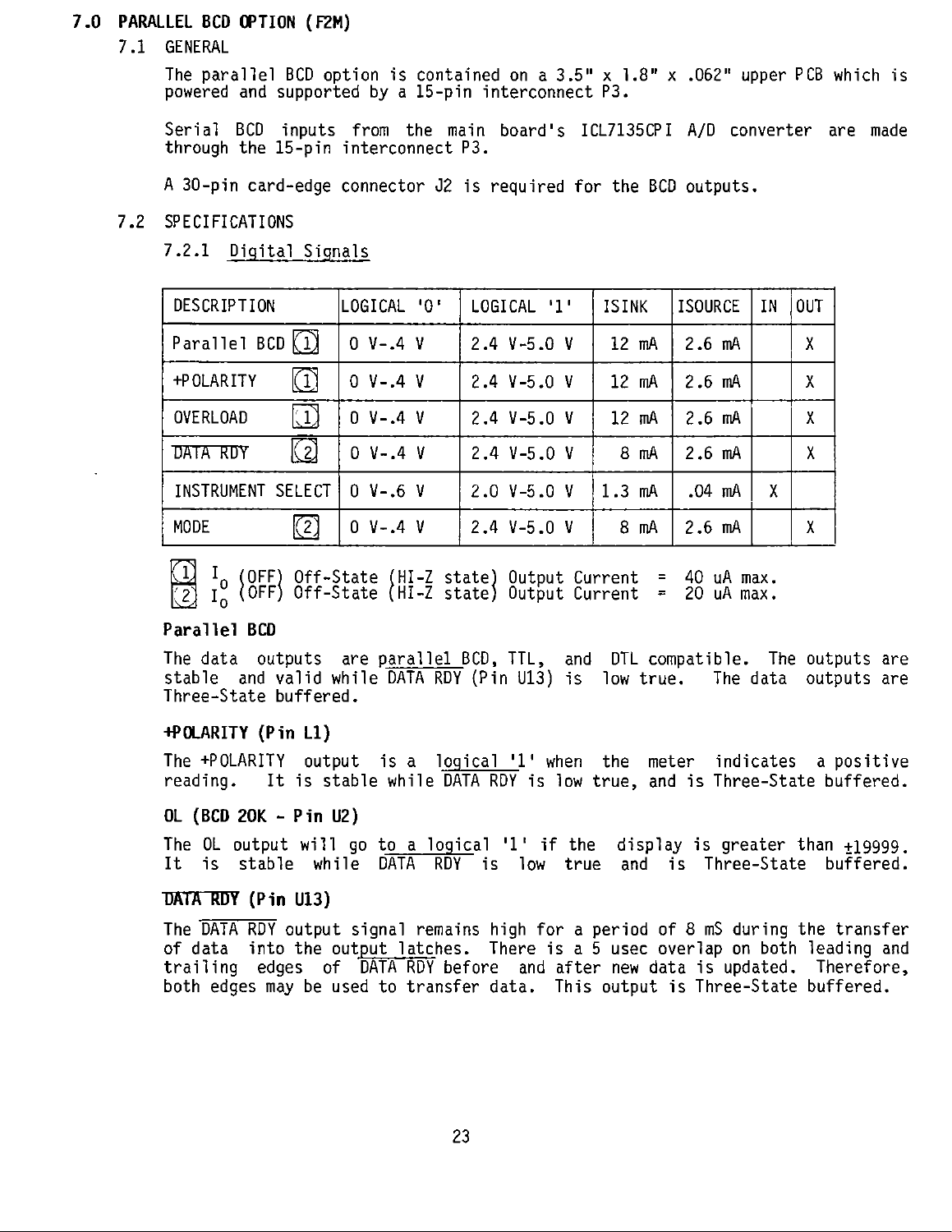#### Instrument Select/Board Enable

A 4-bit address decoder allows the user to enable the instrument's parallel BCD data output with a 4-bit binary address (ISBI through ISB8) for Three-State<br>data-bussing applications. The user may program the instrument with any one of sixteen 4-bit address codes by solder switches. In this mode of operation,<br>solder switch 'F' is closed while 'E' is left open. (If solder switch 'F' is<br>closed, new BCD data is not latched when the board is enabled; solder has the opposite effect).

#### **Mode**

The MODE outputs B1 and B2 form a 2-bit word that indicates the unit is configured as parallel BCD data (00). This 2-bit word is factory set and not user-selectable.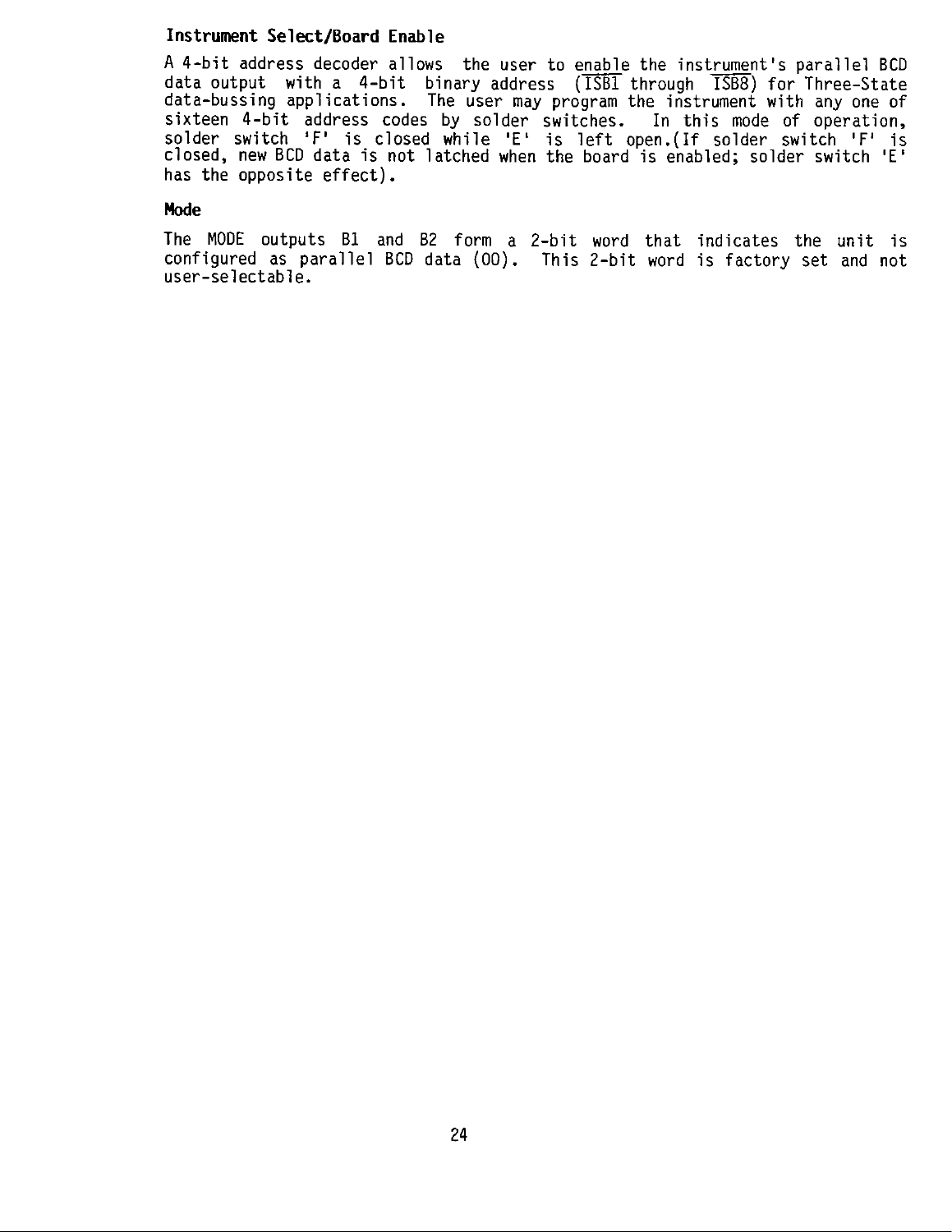#### 7.3 PIN ASSIGNMENTS

## 7.3.1 J2 Pin Assignments

#### **CAUTION**

The following pin assignments are pin locations only. UX and LX identify upper and lower rows as viewed from the<br>rear of the instrument. Pin numbering sequences are<br>Manufacturer dependent and must be reconciled with the following pin locations.

| LOCATION        | <b>NAME</b>                                                                     | LOCATION | <b>NAME</b>                        |
|-----------------|---------------------------------------------------------------------------------|----------|------------------------------------|
| L1              | +POLARITY                                                                       | U1       | BCD 10 K                           |
| L2              | <b>BCD 40 K</b>                                                                 | U2       | OL (BCD 20 K)                      |
| L3              | BCD 2 K                                                                         | U3       | BCD 1 K                            |
| L4              | BCD 8 K                                                                         | U4       | BCD 4 K                            |
| L5              | <b>BCD 200</b>                                                                  | U5       | BCD 100                            |
| L <sub>6</sub>  | <b>BCD 800</b>                                                                  | U6       | BCD 400                            |
| L7              | <b>BCD 20</b>                                                                   | U7 -     | BCD 10                             |
| L8              | BCD 80                                                                          | U8       | <b>BCD 40</b>                      |
| L9              | BCD <sub>2</sub>                                                                | U9       | BCD 1                              |
| L10             | BCD <sub>8</sub>                                                                | U10      | BCD 4                              |
| L11             | E1 DIG GND                                                                      | U11      | DIG GND                            |
| L <sub>12</sub> | BCD 80 K                                                                        | U12      | MODE B1                            |
| L13             | MODE B2                                                                         | U13 -    | DATA RDY                           |
| L14             | $TSBZ$ ( $\overline{Z}$ Bit<br>Address Input)                                   | U14      | $TSEI$ ( $T$ Bit<br>Address Input) |
| L15             | $\overline{\text{ISB8}}$ ( $\overline{\text{8}}$ $\text{Bit}$<br>Address Input) | U15      | $TSB4$ (4 Bit<br>Address Input)    |



FIGURE 4. Connector Pin Orientation as Viewed From The Rear of The Instrument.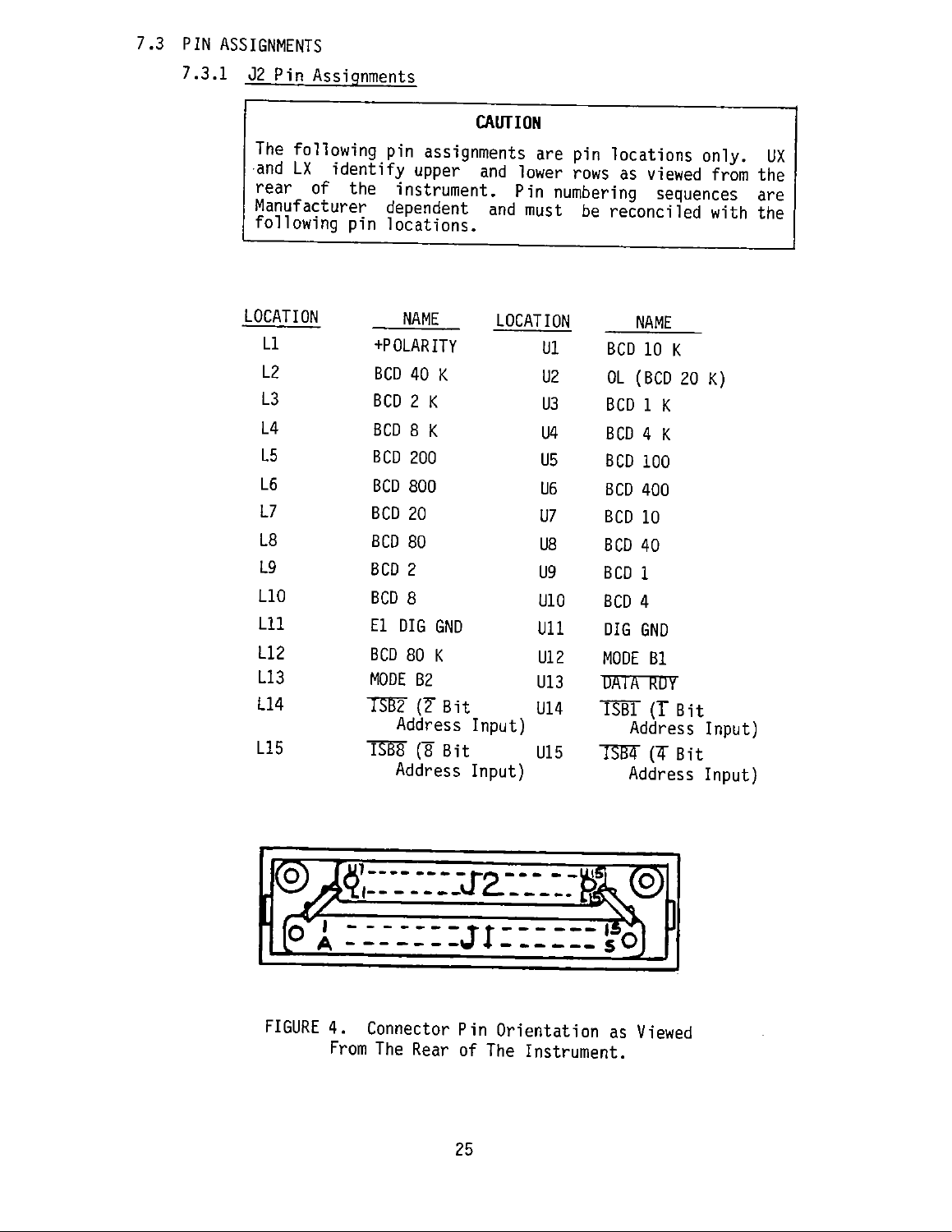#### 7.3.2 Connector J2

The following chart should serve as a guide when wiring J2. Since<br>pin numbering sequences are Manufacturer dependent and must be<br>reconciled with NEI pin locations, the following chart may be used<br>to make this conversion.

| P2 LOCATION J2 PIN       | <b>NAME</b>                |
|--------------------------|----------------------------|
| U1                       | <b>BCD 10 K</b>            |
| U <sub>2</sub>           | OL (BCD 20 K)              |
| Ū3                       | BCD 1 K                    |
| $\overline{u}$           | BCD 4 K                    |
| ण्ड                      | <b>BCD 100</b>             |
| $\overline{u}$           | <b>BCD 400</b>             |
| $\overline{U}$           | $BCD$ $10$                 |
| $\overline{UB}$          | $BCD$ 40                   |
| $\overline{U}9$          | BCD <sub>1</sub>           |
| $\overline{010}$         | BCD <sub>4</sub>           |
| $\overline{\mathtt{UI}}$ | DIG GND                    |
| $\overline{u}$           | MODE B1                    |
| $\overline{013}$         | DATA RDY                   |
| $\overline{014}$         | ISBI (I Bit Address Input) |
| U15                      | ISB4 (4 Bit Address Input) |
| L1                       | + POLARITY                 |
| L2                       | <b>BCD 40 K</b>            |
| $\overline{L3}$          | BCD 2 K                    |
| L4                       | BCD 8 K                    |
| $\overline{L5}$          | <b>BCD 200</b>             |
| $\overline{L6}$          | <b>BCD 800</b>             |
| T7                       | <b>BCD 20</b>              |
| L8                       | <b>BCD 80</b>              |
| L9                       | BCD <sub>2</sub>           |
| L <sub>10</sub>          | BCD <sub>8</sub>           |
| L11                      | E1 DIG GND                 |
| L12                      | BCD 80 K                   |
| L13                      | MODE B2                    |
| L14                      | ISBZ (Z Bit Address Input) |
| $\overline{L15}$         | ISBB (8 Bit Address Input) |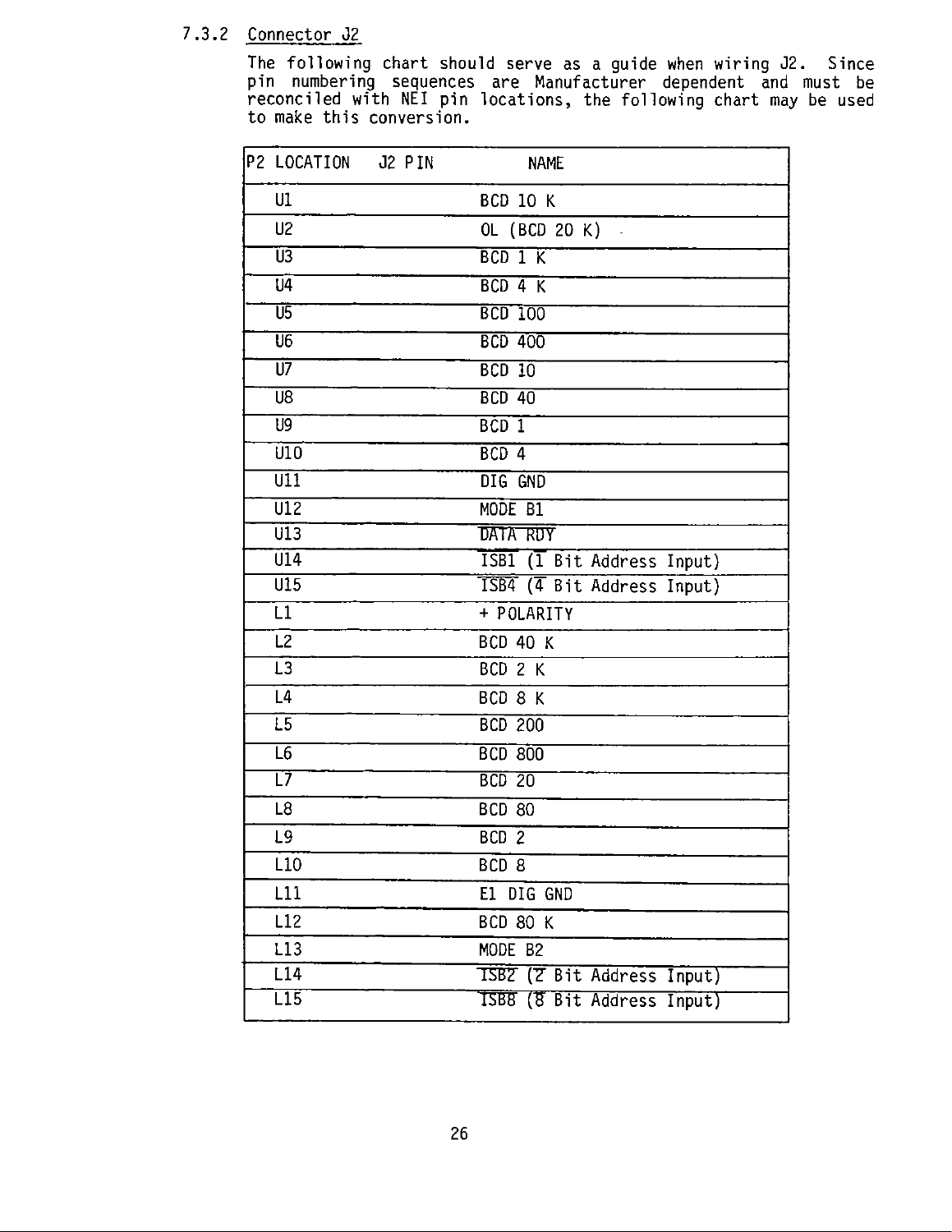| 7.3.3                 |                         | P3 (Internal) Pin Assignments       |  |
|-----------------------|-------------------------|-------------------------------------|--|
|                       | P IN                    | <b>NAME</b>                         |  |
|                       | $\mathbf 1$             | B1                                  |  |
|                       | $\overline{\mathbf{c}}$ | B <sub>2</sub>                      |  |
|                       | 3                       | <b>B4</b>                           |  |
|                       | 4                       | B <sub>8</sub>                      |  |
|                       | 5                       | D <sub>5</sub>                      |  |
|                       | 6                       | D <sub>4</sub>                      |  |
|                       | 7                       | D3                                  |  |
|                       | 8                       | D <sub>2</sub>                      |  |
|                       | 9                       | D1                                  |  |
|                       | 10                      | <b>OVER-RANGE</b>                   |  |
|                       | 11                      | <b>STROBE</b>                       |  |
|                       | 12                      | +POLARITY                           |  |
|                       | 13                      | El (Spare)                          |  |
|                       | 14                      | $+5$ V                              |  |
| 15                    |                         | DIG GND                             |  |
|                       | POWER REQUIREMENTS      |                                     |  |
| Input Voltage         |                         | 5 V dc $\pm 5\%$                    |  |
| Input Current         |                         | 120 mA                              |  |
| Input Power           |                         | .6 Watts                            |  |
| <b>ENVIRONMENTAL</b>  |                         |                                     |  |
| Operating Temperature |                         | 0oC to 550C                         |  |
| Storage Temperature   |                         | $-400C$ to 850C                     |  |
| Humidity              |                         | Up to 95% noncondensing at $<$ 40oC |  |
|                       |                         |                                     |  |

 $7.4$ 

 $7.5\,$ 

 $\sim$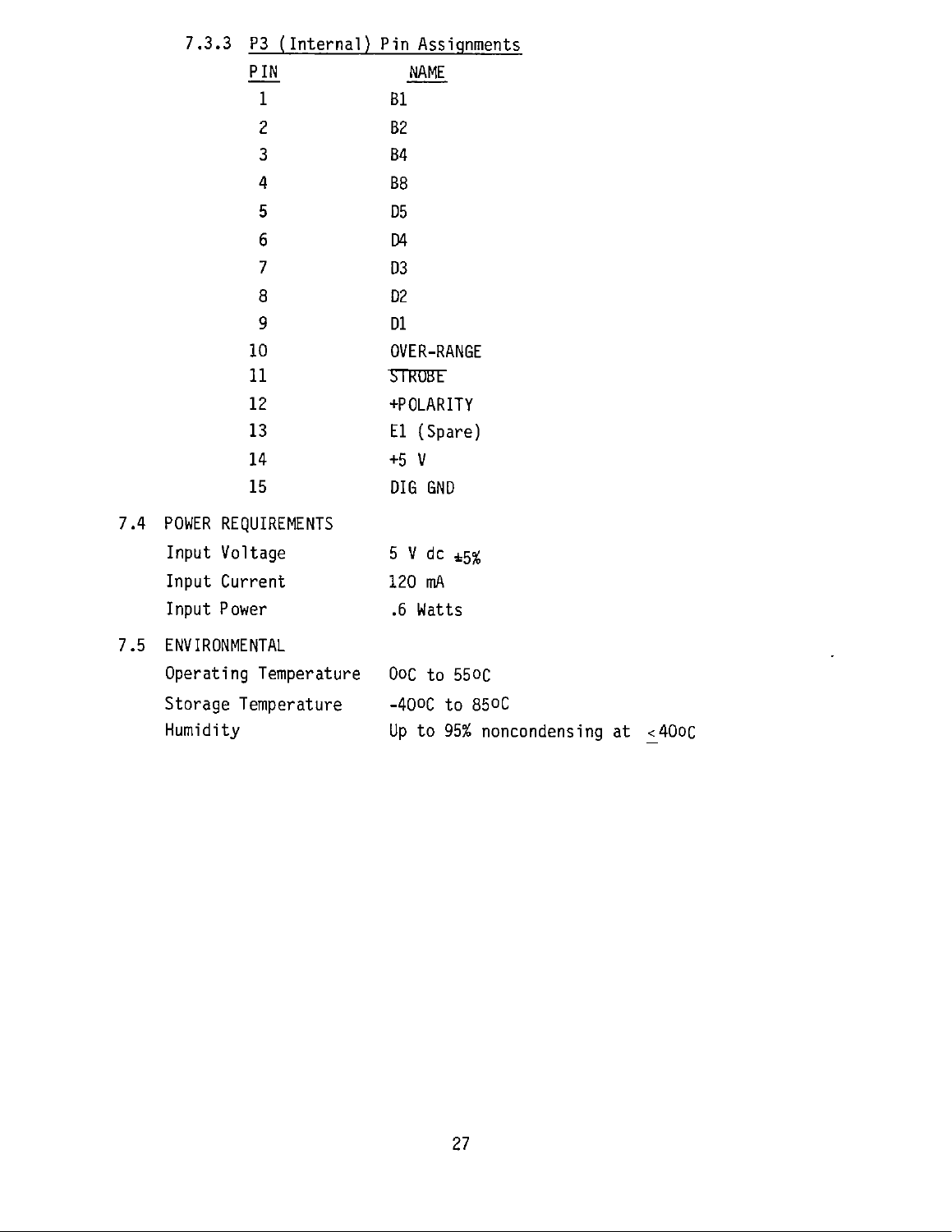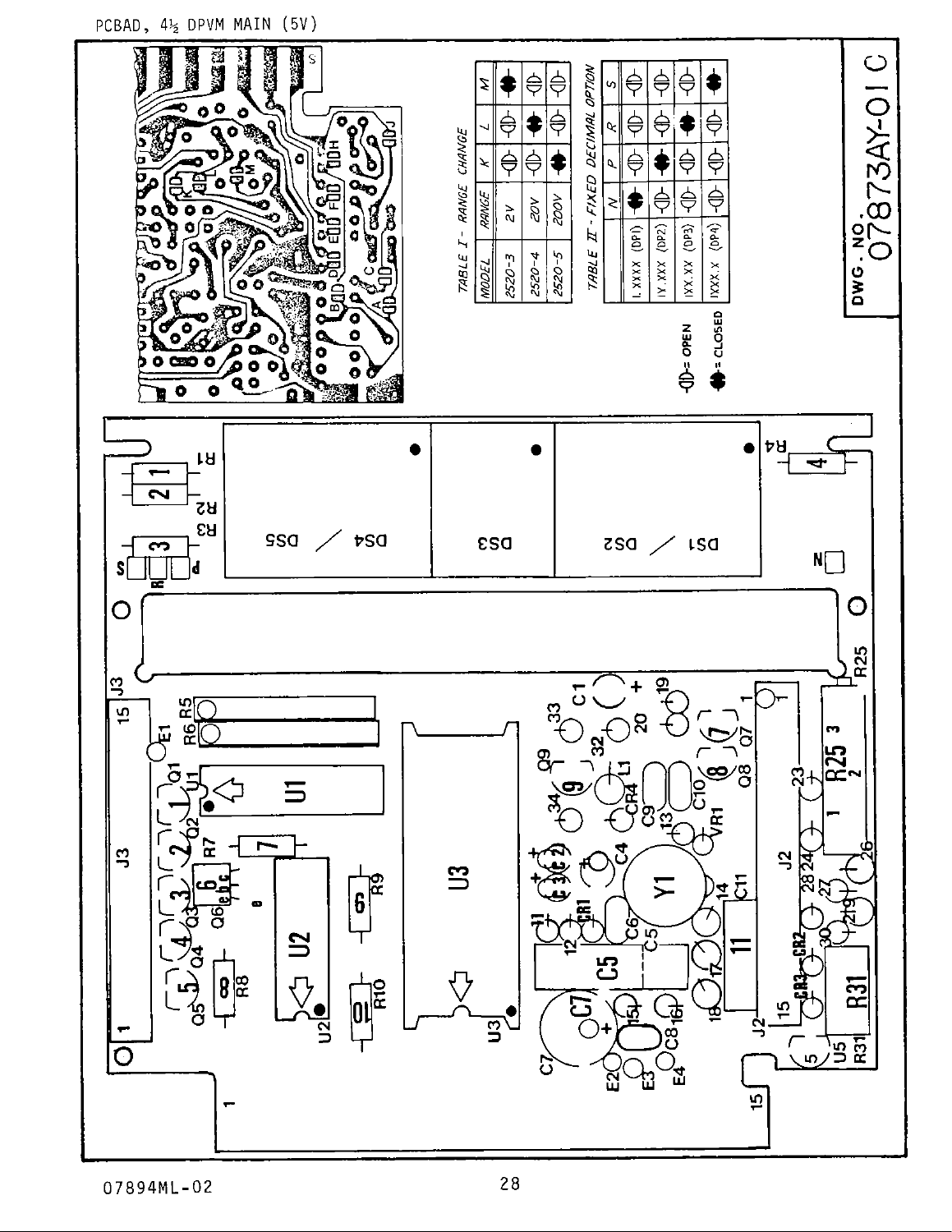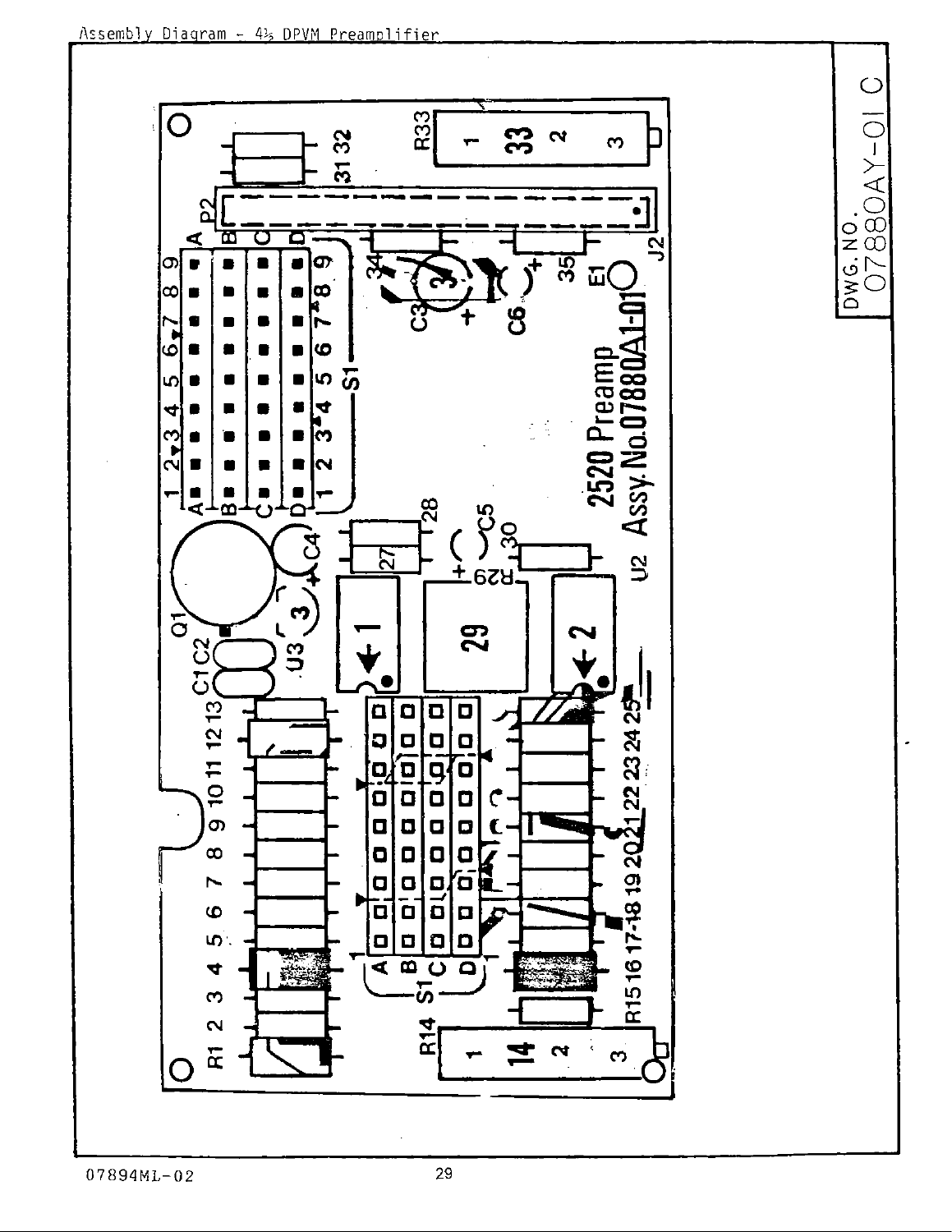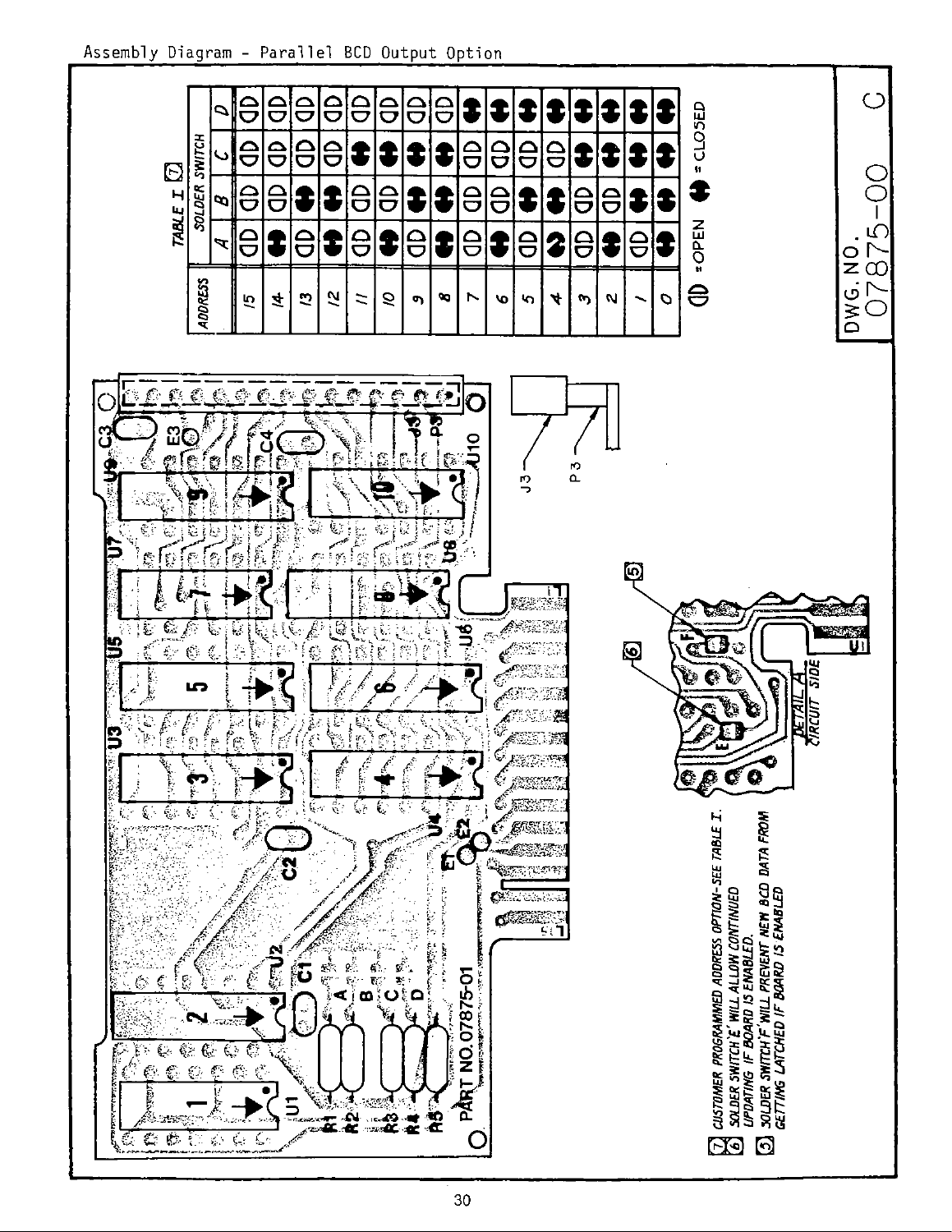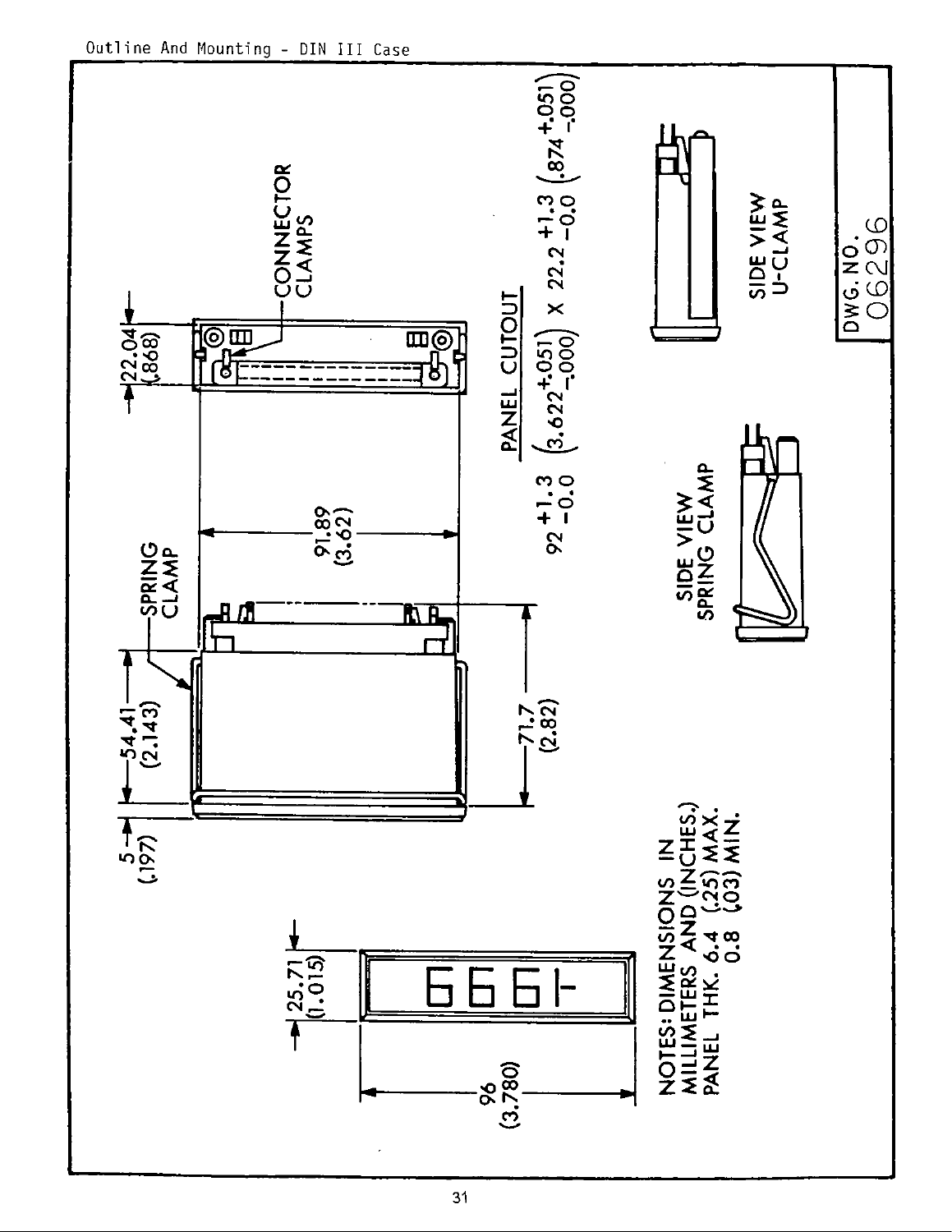## *Warranty/Disclaimer*

NEWPORT ELECTRONICS, INC. warrants this unit to be free of defects in materials and workmanship for a period of one (1) year from date of purchase. In addition to NEWPORT's standard warranty period, NEWPORT ELECTRONICS will extend the warranty period for one (1) additional year if the warranty card enclosed with each instrument is returned to NEWPORT.

If the unit should malfunction, it must be returned to the factory for evaluation. NEWPORT's Customer Service Department will issue an Authorized Return (AR) number immediately upon phone or written request. Upon examination by NEWPORT, if the unit is found to be defective it will be repaired or replaced at no charge. NEWPORT's WARRANTY does not apply to defects resulting from any action of the purchaser, including but not limited to mishandling, improper interfacing, operation outside of design limits, improper repair, or unauthorized modification. This WARRANTY is VOID if the unit shows evidence of having been tampered with or shows evidence of being damaged as a result of excessive corrosion; or current, heat, moisture or vibration; improper specification; misapplication; misuse or other operating conditions outside of NEWPORT's control. Components which wear are not warranted, including but not limited to contact points, fuses, and triacs.

**NEWPORT is pleased to offer suggestions on the use of its various products. However, NEWPORT neither assumes responsibility for any omissions or errors nor assumes liability for any damages that result from the use of its products in accordance with information provided by NEWPORT, either verbal or written. NEWPORT warrants only that the parts manufactured by it will be as specified and free of defects. NEWPORT MAKES NO OTHER WARRANTIES OR REPRESENTATIONS OF ANY KIND WHATSOEVER, EXPRESSED OR IMPLIED, EXCEPT THAT OF TITLE, AND ALL IMPLIED WARRANTIES INCLUDING ANY WARRANTY OF MERCHANTABILITY AND FITNESS FOR A PARTICULAR PURPOSE ARE HEREBY DISCLAIMED. LIMITATION OF LIABILITY: The remedies of purchaser set forth herein are exclusive and the total liability of NEWPORT with respect to this order, whether based on contract, warranty, negligence, indemnification, strict liability or otherwise, shall not exceed the purchase price of the component upon which liability is based. In no event shall NEWPORT be liable for consequential, incidental or special damages.**

CONDITIONS: Equipment sold by NEWPORT is not intended to be used, nor shall it be used: (1) as a "Basic Component" under 10 CFR 21 (NRC), used in or with any nuclear installation or activity; or (2) in medical applications or used on humans. Should any Product(s) be used in or with any nuclear installation or activity, medical application, used on humans, or misused in any way, NEWPORT assumes no responsibility as set forth in our basic WARRANTY/DISCLAIMER language, and additionally, purchaser will indemnify NEWPORT and hold NEWPORT harmless from any liability or damage whatsoever arising out of the use of the Product(s) in such a manner.

## *Return Requests/Inquiries*

Direct all warranty and repair requests/inquiries to the NEWPORT Customer Service Department. BEFORE RETURNING ANY PRODUCT(S) TO NEWPORT, PURCHASER MUST OBTAIN AN AUTHORIZED RETURN (AR) NUMBER FROM NEWPORT'S CUSTOMER SERVICE DEPARTMENT (IN ORDER TO AVOID PROCESSING DELAYS). The assigned AR number should then be marked on the outside of the return package and on any correspondence.

The purchaser is responsible for shipping charges, freight, insurance and proper packaging to prevent breakage in transit.

FOR **WARRANTY** RETURNS, please have the following information available BEFORE contacting NEWPORT:

- 1. P.O. number under which the product was PURCHASED,
- 2. Model and serial number of the product under warranty, and
- 3. Repair instructions and/or specific problems relative to the product.

FOR **NON-WARRANTY** REPAIRS, consult NEWPORT for current repair charges. Have the following information available BEFORE contacting NEWPORT:

- 1. P.O. number to cover the COST of the repair,
- 2. Model and serial number of product, and
- 3. Repair instructions and/or specific problems relative to the product.

NEWPORT's policy is to make running changes, not model changes, whenever an improvement is possible. This affords our customers the latest in technology and engineering.

NEWPORT is a registered trademark of NEWPORT ELECTRONICS, INC.

© Copyright 2005 NEWPORT ELECTRONICS, INC. All rights reserved. This document may not be copied, photocopied, reproduced, translated, or reduced to any electronic medium or machine-readable form, in whole or in part, without prior written consent of NEWPORT ELECTRONICS, INC.